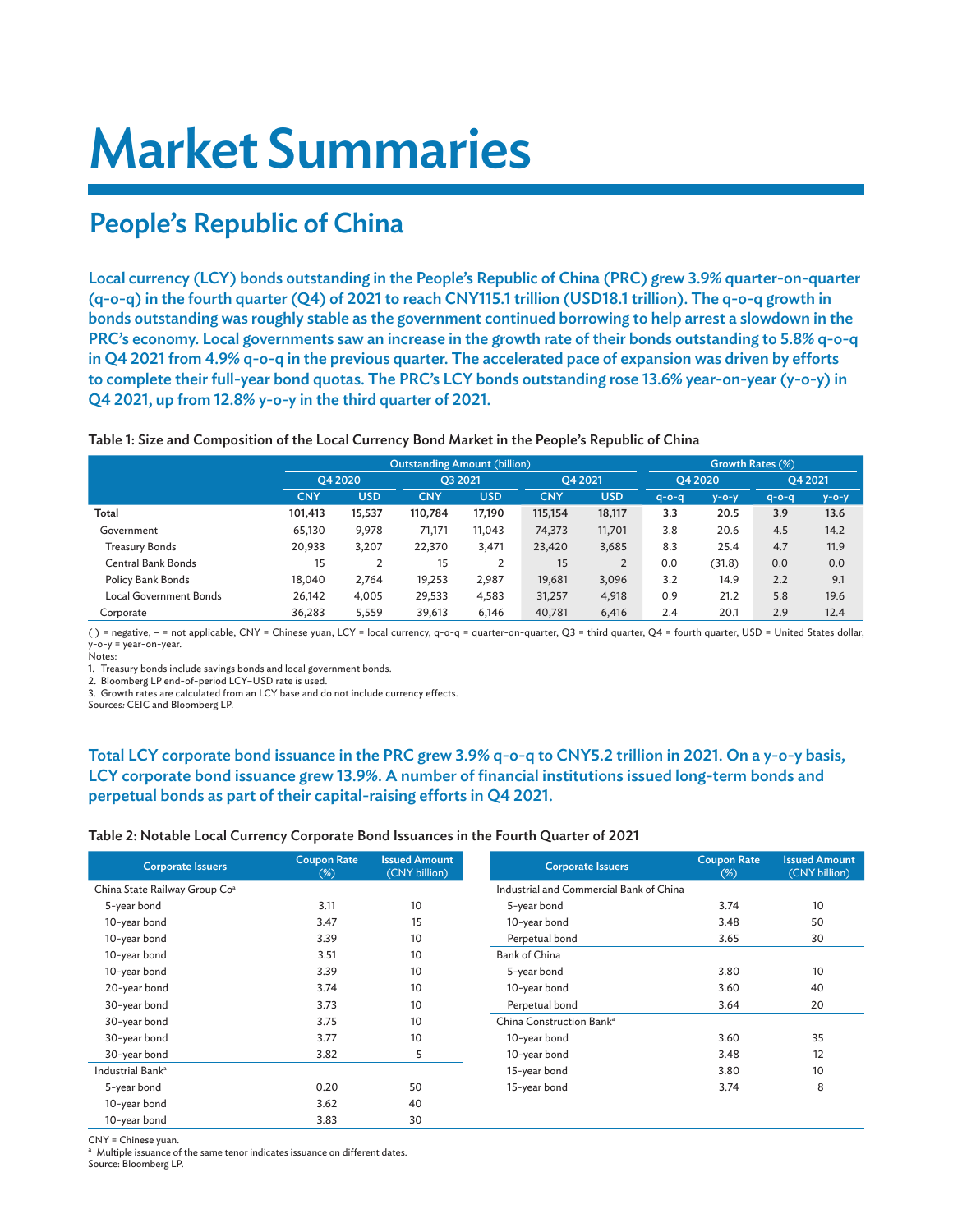At the end of December, the aggregate amount of corporate bonds outstanding of the PRC's top 30 issuers grew to CNY11.6 trillion, which comprised 28.5% of the total corporate bond market. China Railway remained the dominant issuer by a wide margin with a CNY3,000.5 billion of bonds outstanding. The second-largest issuer, Industrial and Commercial Bank of China, had outstanding bonds of CNY761.1 billion.

|                                          |                                          | <b>Outstanding Amount</b>         |                                   | State-    | <b>Listed</b> |                         |
|------------------------------------------|------------------------------------------|-----------------------------------|-----------------------------------|-----------|---------------|-------------------------|
|                                          | <b>Issuers</b>                           | <b>LCY Bonds</b><br>(CNY billion) | <b>LCY Bonds</b><br>(USD billion) | Owned     | Company       | <b>Type of Industry</b> |
| 1.                                       | China Railway                            | 3,000.5                           | 472.1                             | Yes       | No            | Transportation          |
| 2.                                       | Industrial and Commercial Bank of China  | 761.1                             | 119.7                             | Yes       | Yes           | Banking                 |
| 3.                                       | Bank of China                            | 738.1                             | 116.1                             | Yes       | Yes           | <b>Banking</b>          |
| 4.                                       | Agricultural Bank of China               | 690.0                             | 108.6                             | Yes       | Yes           | <b>Banking</b>          |
| 5.                                       | <b>Bank of Communications</b>            | 519.9                             | 81.8                              | Yes       | Yes           | Banking                 |
| 6.                                       | China Construction Bank                  | 493.1                             | 77.6                              | Yes       | No            | Asset Management        |
| 7.                                       | Shanghai Pudong Development Bank         | 492.2                             | 77.4                              | Yes       | Yes           | Banking                 |
| 8.                                       | Central Huijin Investment                | 407.0                             | 64.0                              | No        | Yes           | Banking                 |
| 9.                                       | State Grid Corporation of China          | 368.5                             | 58.0                              | No        | Yes           | <b>Banking</b>          |
| 10.                                      | <b>Industrial Bank</b>                   | 331.2                             | 52.1                              | <b>No</b> | Yes           | Banking                 |
| 11.                                      | China Citic Bank                         | 315.0                             | 49.6                              | No        | Yes           | Banking                 |
| 12.                                      | China Minsheng Bank                      | 270.0                             | 42.5                              | Yes       | No            | Energy                  |
| 13.                                      | China National Petroleum                 | 269.9                             | 42.5                              | No        | Yes           | <b>Banking</b>          |
| 14.                                      | <b>State Power Investment</b>            | 258.8                             | 40.7                              | Yes       | No            | Power                   |
| 15.                                      | China Merchants Bank                     | 252.2                             | 39.7                              | Yes       | Yes           | <b>Banking</b>          |
| 16.                                      | Huaxia Bank                              | 220.0                             | 34.6                              | No        | Yes           | Banking                 |
| 17.                                      | China Everbright Bank                    | 215.9                             | 34.0                              | <b>No</b> | Yes           | <b>Banking</b>          |
| 18.                                      | Postal Savings Bank of China             | 190.0                             | 29.9                              | Yes       | Yes           | Coal                    |
| 19.                                      | Ping An Bank                             | 180.0                             | 28.3                              | No        | Yes           | <b>Banking</b>          |
| 20.                                      | China Southern Power Grid                | 178.9                             | 28.1                              | No        | Yes           | <b>Banking</b>          |
| 21.                                      | Huatai Securities                        | 176.5                             | 27.8                              | No        | No            | <b>Brokerage</b>        |
| 22.                                      | <b>CITIC Securities</b>                  | 176.3                             | 27.7                              | Yes       | <b>No</b>     | <b>Public Utilities</b> |
| 23.                                      | Tianjin Infrastructure Investment Group  | 154.2                             | 24.3                              | Yes       | Yes           | <b>Brokerage</b>        |
| 24.                                      | <b>GF</b> Securities                     | 153.9                             | 24.2                              | <b>No</b> | Yes           | Brokerage               |
| 25.                                      | Shaanxi Coal and Chemical Industry Group | 152.0                             | 23.9                              | No        | Yes           | Brokerage               |
| 26.                                      | Shenwan Hongyuan Securities              | 141.5                             | 22.3                              | Yes       | No            | <b>Brokerage</b>        |
| 27.                                      | Guotai Junan Securities Co Ltd           | 140.7                             | 22.1                              | <b>No</b> | Yes           | Brokerage               |
| 28.                                      | China Merchants Securities               | 140.6                             | 22.1                              | Yes       | Yes           | Brokerage               |
| 29.                                      | <b>Bank of Beijing</b>                   | 127.9                             | 20.1                              | No        | Yes           | <b>Banking</b>          |
| 30.                                      | <b>Haitong Securities</b>                | 122.3                             | 19.2                              | Yes       | Yes           | Brokerage               |
|                                          | Total Top 30 LCY Corporate Issuers       | 11,638.2                          | 1,831.0                           |           |               |                         |
|                                          | <b>Total LCY Corporate Bonds</b>         | 40,781.4                          | 6,416.1                           |           |               |                         |
| Top 30 as % of Total LCY Corporate Bonds |                                          | 28.5%                             | 28.5%                             |           |               |                         |

Table 3: Top 30 Issuers of Local Currency Corporate Bonds in the People's Republic of China

CNY = Chinese yuan, LCY = local currency, USD = United States dollar.

Notes:

1. Data as of 31 December 2021.

2. State-owned firms are defined as those in which the government has more than a 50% ownership stake.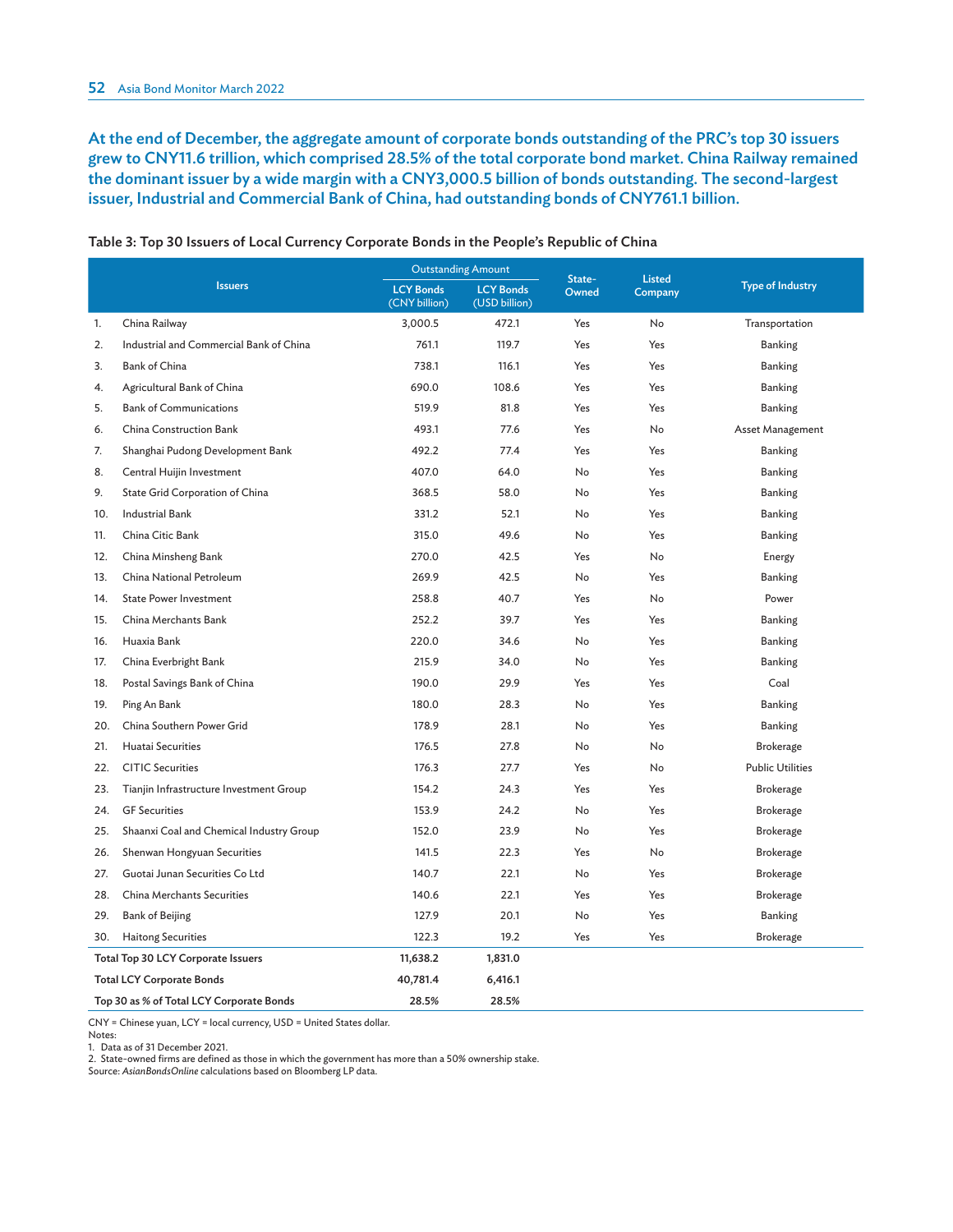### Hong Kong, China

The local currency (LCY) bond market in Hong Kong, China expanded to a size of HKD2,525.0 billion (USD323.9 billion) at the end of the fourth quarter (Q4) of 2021. Overall growth accelerated to 4.0% quarteron-quarter (q-o-q) in Q4 2021 from 0.1% q-o-q in the previous quarter, buoyed by more rapid expansion in the government bond segment and a rebound in the corporate bond segment. The Hong Kong Monetary Authority increased issuance of Exchange Fund Bills in Q4 2021 to meet strong market demand amid ample liquidity in the banking system.

|                            |            |            | Outstanding Amount (billion) |            | Growth Rate (%) |            |             |             |             |             |
|----------------------------|------------|------------|------------------------------|------------|-----------------|------------|-------------|-------------|-------------|-------------|
|                            |            | O4 2020    |                              | O3 2021    |                 | O4 2021    |             | O4 2020     |             | O4 2021     |
|                            | <b>HKD</b> | <b>USD</b> | <b>HKD</b>                   | <b>USD</b> | <b>HKD</b>      | <b>USD</b> | $q - o - q$ | $y - o - y$ | $q - o - q$ | $y - o - y$ |
| Total                      | 2,405      | 310        | 2,429                        | 312        | 2,525           | 324        | 5.1         | 6.1         | 4.0         | 5.0         |
| Government                 | 1,185      | 153        | 1,252                        | 161        | 1,317           | 169        | 2.3         | 0.2         | 5.2         | 11.2        |
| Exchange Fund Bills        | 1,043      | 135        | 1,064                        | 137        | 1,125           | 144        | 0.1         | (1.2)       | 5.7         | 7.9         |
| <b>Exchange Fund Notes</b> | 25         | 3          | 24                           | 3          | 23              | 3          | (3.1)       | (6.0)       | (3.3)       | (6.4)       |
| <b>HKSAR Bonds</b>         | 117        | 15         | 164                          | 21         | 168             | 22         | 30.1        | 16.3        | 2.7         | 44.4        |
| Corporate                  | 1,220      | 157        | 1.176                        | 151        | I,208           | 155        | 7.9         | 12.6        | 2.7         | (1.0)       |

#### Table 1: Size and Composition of the Local Currency Bond Market in Hong Kong, China

( ) = negative, HKD = Hong Kong dollar, HKSAR = Hong Kong Special Administrative Region, LCY = local currency, q-o-q = quarter-on-quarter, Q3 = third quarter, Q4 = fourth quarter, USD = United States dollar, y-o-y = year-on-year.

Notes:

1. Bloomberg LP end-of-period LCY–USD rates are used.

2. Growth rates are calculated from an LCY base and do not include currency effects.

Source: Hong Kong Monetary Authority.

Issuance of LCY corporate bonds rose to HKD204.9 billion in Q4 2021 from HKD196.7 billion in the third quarter of 2021. Growth rebounded to 4.2% q-o-q in Q4 2021, following a contraction of 15.8% q-o-q in the previous quarter. State-owned Hong Kong Monetary Mortgage Corporation was the top nonbank corporate issuer in Q4 2021.

| Table 2: Notable Local Currency Corporate Bond Issuances |  |
|----------------------------------------------------------|--|
| in the Fourth Quarter of 2021                            |  |

| <b>Corporate Issuers</b>             | <b>Coupon Rate</b><br>$(\%)$ | <b>Issued Amount</b><br>(HKD million) |
|--------------------------------------|------------------------------|---------------------------------------|
| Hong Kong Mortgage Corporation       |                              |                                       |
| 1-year bond                          | 0.29                         | 800                                   |
| 2-year bond                          | 0.74                         | 1,000                                 |
| 3-year bond                          | 0.83                         | 1,000                                 |
| 5-year bond                          | 1.54                         | 100                                   |
| 10-year bond                         | 2.00                         | 120                                   |
| <b>Farsail Goldman International</b> |                              |                                       |
| 5-year bond                          | 7.00                         | 2,418                                 |
| Wheelock and Company <sup>a</sup>    |                              |                                       |
| 3-year bond                          | 1.65                         | 400                                   |
| 5-year bond                          | 2.05                         | 500                                   |
| 5-year bond                          | 2.00                         | 300                                   |
| 9.25-year bond                       | 2.35                         | 200                                   |
| 10-year bond                         | 2.50                         | 200                                   |
| Link Holdings                        |                              |                                       |
| 5-year bond                          | 1.48                         | 800                                   |
| 9.97-year bond                       | 2.23                         | 782                                   |

HKD = Hong Kong dollar.

a Multiple issuance of the same tenor indicates issuance on different dates. Source: Bloomberg LP.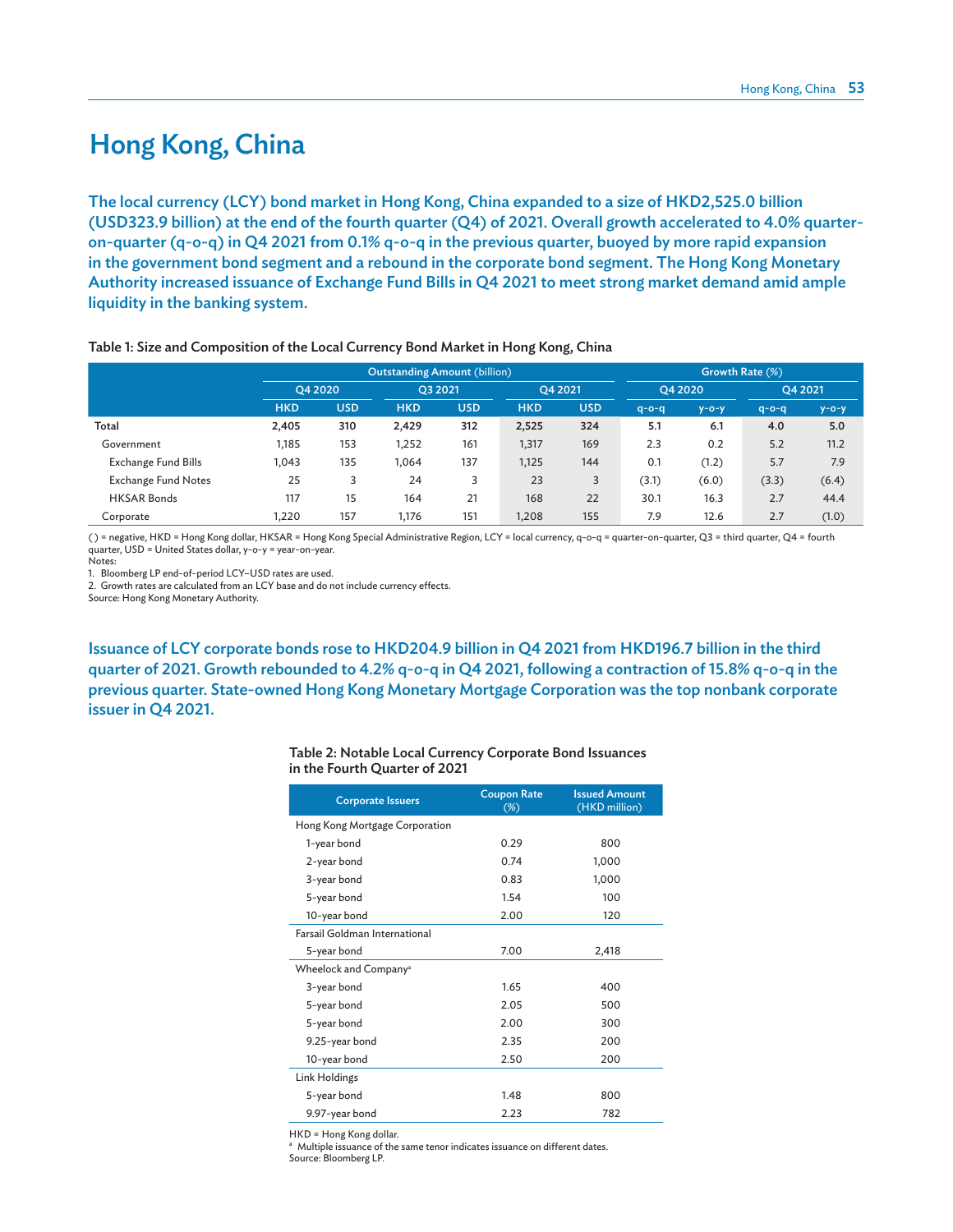The outstanding bonds of the top 30 nonbank corporate issuers in Hong Kong, China amounted to HKD304.1 billion at the end of December, accounting for a 25.2% share of the LCY corporate bond market. Hong Kong Mortgage Corporation remained the top issuer, with outstanding bonds amounting to HKD72.8 billion. Over half of the top 30 list in Q4 2021 comprised finance and real estate companies.

|                                          |                                            | <b>Outstanding Amount</b>         |                                   |                 | <b>Listed</b> |                         |
|------------------------------------------|--------------------------------------------|-----------------------------------|-----------------------------------|-----------------|---------------|-------------------------|
|                                          | <b>Issuers</b>                             | <b>LCY Bonds</b><br>(HKD billion) | <b>LCY Bonds</b><br>(USD billion) | State-<br>Owned | Company       | <b>Type of Industry</b> |
| 1.                                       | Hong Kong Mortgage Corporation             | 72.8                              | 9.3                               | Yes             | No            | Finance                 |
| 2.                                       | Sun Hung Kai & Co.                         | 20.6                              | 2.6                               | No              | Yes           | Finance                 |
| 3.                                       | The Hong Kong and China Gas Company        | 18.0                              | 2.3                               | No              | Yes           | <b>Utilities</b>        |
| 4.                                       | New World Development                      | 16.0                              | 2.0                               | No              | Yes           | <b>Diversified</b>      |
| 5.                                       | Link Holdings                              | 13.7                              | 1.8                               | No              | Yes           | Finance                 |
| 6.                                       | Hang Lung Properties                       | 13.2                              | 1.7                               | No              | Yes           | <b>Real Estate</b>      |
| 7.                                       | Hongkong Land                              | 12.4                              | 1.6                               | No              | No            | <b>Real Estate</b>      |
| 8.                                       | Henderson Land Development                 | 12.3                              | 1.6                               | No              | Yes           | <b>Real Estate</b>      |
| 9.                                       | <b>MTR</b>                                 | 12.0                              | 1.5                               | Yes             | Yes           | Transportation          |
| 10.                                      | Swire Pacific                              | 10.1                              | 1.3                               | No              | Yes           | <b>Diversified</b>      |
| 11.                                      | <b>CK Asset Holdings</b>                   | 10.0                              | 1.3                               | No              | Yes           | <b>Real Estate</b>      |
| 12.                                      | The Wharf Holdings                         | 9.7                               | 1.2                               | No              | Yes           | Finance                 |
| 13.                                      | Cathay Pacific                             | 9.0                               | 1.1                               | No              | Yes           | Transportation          |
| 14.                                      | <b>Airport Authority</b>                   | 8.9                               | 1.1                               | Yes             | No            | Transportation          |
| 15.                                      | Hongkong Electric                          | 8.5                               | 1.1                               | No              | No            | Utilities               |
| 16.                                      | Guotai Junan International Holdings        | 7.5                               | 1.0                               | No              | Yes           | Finance                 |
| 17.                                      | CLP Power Hong Kong Financing              | 7.4                               | 0.9                               | No              | No            | Finance                 |
| 18.                                      | <b>Swire Properties</b>                    | 7.3                               | 0.9                               | No              | Yes           | Diversified             |
| 19.                                      | Hysan Development Corporation              | 6.1                               | 0.8                               | No              | Yes           | <b>Real Estate</b>      |
| 20.                                      | Haitong International                      | 3.7                               | 0.5                               | No              | Yes           | Finance                 |
| 21.                                      | <b>Future Days</b>                         | 3.7                               | 0.5                               | No              | No            | Transportation          |
| 22.                                      | Lerthai Group                              | 3.0                               | 0.4                               | No              | Yes           | <b>Real Estate</b>      |
| 23.                                      | Wheelock and Company                       | 2.9                               | 0.4                               | No              | Yes           | <b>Real Estate</b>      |
| 24.                                      | <b>Farsail Goldman International</b>       | 2.4                               | 0.3                               | No              | No            | Finance                 |
| 25.                                      | AIA Group                                  | 2.4                               | 0.3                               | No.             | Yes           | Insurance               |
| 26.                                      | Ev Dynamics Holdings                       | 2.4                               | 0.3                               | No              | Yes           | Diversified             |
| 27.                                      | Champion REIT                              | 2.3                               | 0.3                               | No              | Yes           | <b>Real Estate</b>      |
| 28.                                      | South Shore Holdings                       | 2.2                               | 0.3                               | No              | Yes           | Industrial              |
| 29.                                      | <b>IFC</b> Development                     | 2.0                               | 0.3                               | No              | No            | Finance                 |
| 30.                                      | Nan Fung                                   | 1.8                               | 0.2                               | No              | No            | <b>Real Estate</b>      |
|                                          | Total Top 30 Nonbank LCY Corporate Issuers | 304.1                             | 39.0                              |                 |               |                         |
|                                          | <b>Total LCY Corporate Bonds</b>           | 1,208.2                           | 155.0                             |                 |               |                         |
| Top 30 as % of Total LCY Corporate Bonds |                                            | 25.2%                             | 25.2%                             |                 |               |                         |

Table 3: Top 30 Nonbank Issuers of Local Currency Corporate Bonds in Hong Kong, China

HKD = Hong Kong dollar, LCY = local currency, REIT = real estate investment trust, USD = United States dollar. Notes:

1. Data as of 31 December 2021.

2. State-owned firms are defined as those in which the government has more than a 50% ownership stake.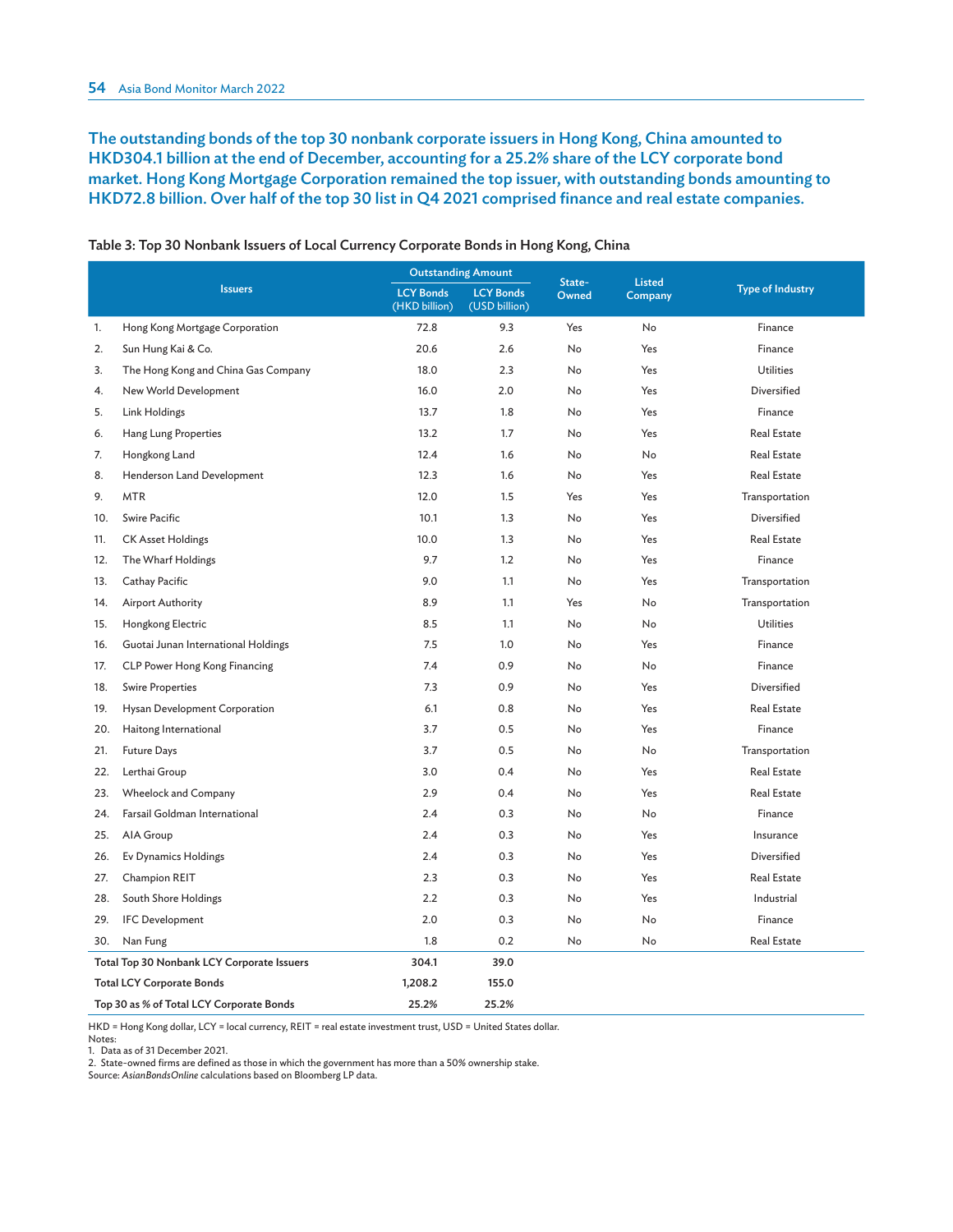### Indonesia

The outstanding stock of local currency (LCY) bonds in Indonesia totaled IDR5,314.5 trillion (USD372.6 billion) at the end of December, expanding 4.4% quarter-on-quarter (q-o-q) and 17.7% year-on-year in the fourth quarter (Q4) of 2021. Much of the growth was driven by government bonds issued to support fiscal spending to strengthen the economic recovery.

|                           |            |            | <b>Outstanding Amount (billion)</b> |            | Growth Rate (%) |                |             |             |             |             |
|---------------------------|------------|------------|-------------------------------------|------------|-----------------|----------------|-------------|-------------|-------------|-------------|
|                           | O4 2020    |            | O3 2021                             |            | O4 2021         |                | O4 2020     |             | Q4 2021     |             |
|                           | <b>IDR</b> | <b>USD</b> | <b>IDR</b>                          | <b>USD</b> | <b>IDR</b>      | <b>USD</b>     | $q - o - q$ | $y - o - y$ | $q - o - q$ | $y - o - y$ |
| Total                     | 4,517,251  | 322        | 5,089,510                           | 356        | 5,314,547       | 373            | 10.0        | 28.7        | 4.4         | 17.7        |
| Government                | 4,091,542  | 291        | 4,667,501                           | 326        | 4,884,206       | 342            | 11.6        | 33.6        | 4.6         | 19.4        |
| Central Govt. Bonds       | 3,870,757  | 275        | 4,460,456                           | 312        | 4,678,977       | 328            | 11.8        | 40.6        | 4.9         | 20.9        |
| of which: sukuk           | 686,561    | 49         | 834,323                             | 58         | 841,973         | 59             | 11.1        | 41.4        | 0.9         | 22.6        |
| <b>Central Bank Bonds</b> | 55,421     | 4          | 60,712                              | 4          | 61,337          | 4              | 44.3        | (45.9)      | 1.0         | 10.7        |
| of which: sukuk           | 55,421     | 4          | 60,712                              | 4          | 61,337          | $\overline{4}$ | 44.3        | (22.1)      | 1.0         | 10.7        |
| Nontradable Bonds         | 165,365    | 12         | 146,334                             | 10         | 143,892         | 10             | (1.4)       | (20.7)      | (1.7)       | (13.0)      |
| of which: sukuk           | 38,778     | 3          | 31,161                              | 2          | 31,666          | $\overline{2}$ | 1.4         | (11.4)      | 1.6         | (18.3)      |
| Corporate                 | 425,709    | 30         | 422,008                             | 29         | 430,341         | 30             | (3.4)       | (4.4)       | 2.0         | 1.1         |
| of which: sukuk           | 30,341     | 2          | 36,143                              | 3          | 34,813          | 2              | (1.9)       | 0.7         | (3.7)       | 14.7        |

Table 1: Size and Composition of the Local Currency Bond Market in Indonesia

( ) = negative, IDR = Indonesian rupiah, LCY = local currency, q-o-q = quarter-on-quarter, Q3 = third quarter, Q4 = fourth quarter, USD = United States dollar, y-o-y = year-on-year. Notes:

1. Bloomberg LP end-of-period LCY–USD rates are used.

2. Growth rates are calculated from an LCY base and do not include currency effects.

Sources: Bank Indonesia; Directorate General of Budget Financing and Risk Management, Ministry of Finance; Indonesia Stock Exchange; and Bloomberg LP.

LCY corporate bond issuance reached IDR31.2 trillion in Q4 2021, contracting 4.4% q-o-q but expanding 45.1% year-on-year. Corporate bond issuance outpaced maturities during the quarter, resulting in a slight q-o-q uptick in the total LCY corporate bond stock at the end of December. Indah Kiat Pulp & Paper led all new corporate issues in Q4 2021, tapping the bond market twice (October and December) and raising a total of IDR6.8 trillion.

#### Table 2: Notable Local Currency Corporate Bond Issuances in the Fourth Quarter of 2021

| <b>Corporate Issuers</b>             | <b>Coupon Rate</b><br>$(\%)$ | <b>Issued Amount</b><br>(IDR billion) | <b>Corporate Issuers</b>             | <b>Coupon Rate</b><br>$(\%)$ | <b>Issued Amount</b><br>(IDR billion) |
|--------------------------------------|------------------------------|---------------------------------------|--------------------------------------|------------------------------|---------------------------------------|
| Indah Kiat Pulp & Paper <sup>a</sup> |                              |                                       | Profesional Telekomunikasi Indonesia |                              |                                       |
| 370-day bond                         | 6.75                         | 1,500                                 | 370-day bond                         | 3.60                         | 1,012                                 |
| 370-day bond                         | 6.00                         | 797                                   | 3-year bond                          | 5.30                         | 1,593                                 |
| 370-day sukuk mudharabah             | 6.75                         | 500                                   | 5-year bond                          | 6.10                         | 744                                   |
| 370-day sukuk mudharabah             | 6.00                         | 187                                   | Permodalan Nasional Madani           |                              |                                       |
| 3-year bond                          | 9.25                         | 1,050                                 | 370-day bond                         | 3.75                         | 1,000                                 |
| 3-year bond                          | 8.75                         | 877                                   | 3-year bond                          | 5.50                         | 1,000                                 |
| 3-year sukuk mudharabah              | 9.25                         | 449                                   | 5-year bond                          | 6.25                         | 1,000                                 |
| 3-year sukuk mudharabah              | 8.75                         | 305                                   |                                      |                              |                                       |
| 5-year bond                          | 10.00                        | 450                                   |                                      |                              |                                       |
| 5-year bond                          | 9.25                         | 338                                   |                                      |                              |                                       |
| 5-year sukuk mudharabah              | 10.00                        | 51                                    |                                      |                              |                                       |
| 5-year sukuk mudharabah              | 9.25                         | 247                                   |                                      |                              |                                       |

IDR = Indonesian rupiah.

Note: *Sukuk mudharabah* are Islamic bonds backed by a profit-sharing scheme from a business venture or partnership.

a Multiple issuance of the same tenor indicates issuance on different dates.

Source: Indonesia Stock Exchange.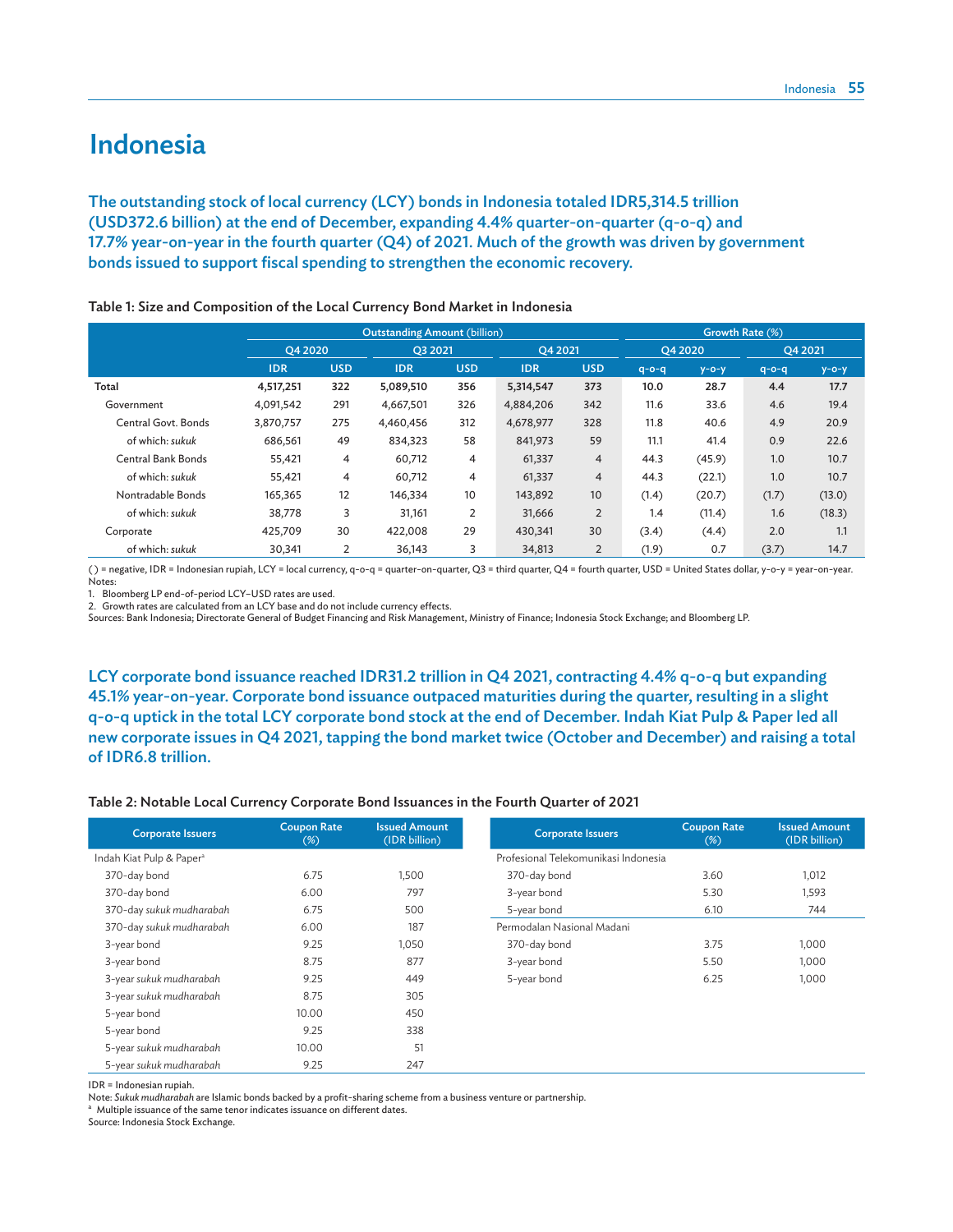The 31 largest corporate bond issuers in Indonesia had an outstanding aggregate bond stock of IDR315.8 trillion at the end of December, accounting for 73.4% of the corporate bond total. State-owned energy firm Perusahaan Listrik Negara continued to hold the top spot with outstanding bonds of IDR36.0 trillion, representing 8.4% of the corporate bond stock. State-owned firms comprised a majority of the list (18 out of 31).

|     |                                               |                                   | <b>Outstanding Amount</b>         |                 |                          |                                               |
|-----|-----------------------------------------------|-----------------------------------|-----------------------------------|-----------------|--------------------------|-----------------------------------------------|
|     | <b>Issuers</b>                                | <b>LCY Bonds</b><br>(IDR billion) | <b>LCY Bonds</b><br>(USD billion) | State-<br>Owned | <b>Listed</b><br>Company | <b>Type of Industry</b>                       |
| 1.  | Perusahaan Listrik Negara                     | 35,986                            | 2.52                              | Yes             | No                       | Energy                                        |
| 2.  | Indonesia Eximbank                            | 29,000                            | 2.03                              | Yes             | No                       | <b>Banking</b>                                |
| 3.  | Sarana Multi Infrastruktur                    | 20,513                            | 1.44                              | Yes             | No                       | Finance                                       |
| 4.  | Bank Rakyat Indonesia                         | 20,144                            | 1.41                              | Yes             | Yes                      | <b>Banking</b>                                |
| 5.  | Sarana Multigriya Finansial                   | 16,851                            | 1.18                              | Yes             | No                       | Finance                                       |
| 6.  | Indah Kiat Pulp & Paper                       | 6,747                             | 0.47                              | No              | Yes                      | Pulp and Paper                                |
| 7.  | Bank Mandiri                                  | 14,000                            | 0.98                              | Yes             | Yes                      | Banking                                       |
| 8.  | Bank Tabungan Negara                          | 15,975                            | 1.12                              | Yes             | Yes                      | <b>Banking</b>                                |
| 9.  | Permodalan Nasional Madani                    | 9,423                             | 0.66                              | Yes             | No                       | Finance                                       |
| 10. | Indosat                                       | 11,779                            | 0.83                              | No              | Yes                      | Telecommunications                            |
| 11. | Waskita Karya                                 | 10,577                            | 0.74                              | Yes             | Yes                      | <b>Building Construction</b>                  |
| 12. | Astra Sedaya Finance                          | 7,313                             | 0.51                              | No              | No                       | Finance                                       |
| 13. | Pegadaian                                     | 10,305                            | 0.72                              | Yes             | No                       | Finance                                       |
| 14. | Pupuk Indonesia                               | 6,296                             | 0.44                              | Yes             | No                       | Chemical Manufacturing                        |
| 15. | Tower Bersama Infrastructure                  | 3,788                             | 0.27                              | No              | Yes                      | Telecommunications<br>Infrastructure Provider |
| 16. | Hutama Karya                                  | 6,500                             | 0.46                              | Yes             | No                       | Nonbuilding Construction                      |
| 17. | Bank Pan Indonesia                            | 13,427                            | 0.94                              | No              | Yes                      | <b>Banking</b>                                |
| 18. | Wijaya Karya                                  | 7,500                             | 0.53                              | Yes             | Yes                      | <b>Building Construction</b>                  |
| 19. | Semen Indonesia                               | 7,078                             | 0.50                              | Yes             | Yes                      | <b>Cement Manufacturing</b>                   |
| 20. | Telekomunikasi Indonesia                      | 7,000                             | 0.49                              | Yes             | Yes                      | Telecommunications                            |
| 21. | Sinar Mas Agro Resources and Technology       | 4,500                             | 0.32                              | No              | Yes                      | Food                                          |
| 22. | Federal International Finance                 | 5,981                             | 0.42                              | No              | No                       | Finance                                       |
| 23. | Adira Dinamika Multi Finance                  | 7,639                             | 0.54                              | No              | Yes                      | Finance                                       |
| 24. | Chandra Asri Petrochemical                    | 4,589                             | 0.32                              | No              | Yes                      | Petrochemicals                                |
| 25. | Bank CIMB Niaga                               | 6,806                             | 0.48                              | No              | Yes                      | Banking                                       |
| 26. | Mandiri Tunas Finance                         | 4,878                             | 0.34                              | No              | No                       | Finance                                       |
| 27. | Bank Pembangunan Daerah Jawa Barat Dan Banten | 5,248                             | 0.37                              | Yes             | Yes                      | <b>Banking</b>                                |
| 28. | Adhi Karya                                    | 4,316                             | 0.30                              | Yes             | Yes                      | <b>Building Construction</b>                  |
| 29. | Medco-Energi Internasional                    | 3,690                             | 0.26                              | No              | Yes                      | Petrochemicals                                |
| 30. | Kereta Api Indonesia                          | 4,000                             | 0.28                              | Yes             | No                       | Transportation                                |
| 31. | OKI Pulp & Paper Mills                        | 4,000                             | 0.28                              | No              | No                       | Pulp and Paper Manufacturing                  |
|     | Total Top 30 LCY Corporate Issuers            | 315,846                           | 22.14                             |                 |                          |                                               |
|     | <b>Total LCY Corporate Bonds</b>              | 430,341                           | 30.17                             |                 |                          |                                               |
|     | Top 30 as % of Total LCY Corporate Bonds      | 73.4%                             | 73.4%                             |                 |                          |                                               |

#### Table 3: Top 31 Issuers of Local Currency Corporate Bonds in Indonesia

IDR = Indonesian rupiah, LCY = local currency, USD = United States dollar.

Notes:

1. Data as of 31 December 2021.

2. State-owned firms are defined as those in which the government has more than a 50% ownership stake.

Source: *AsianBondsOnline* calculations based on Indonesia Stock Exchange data.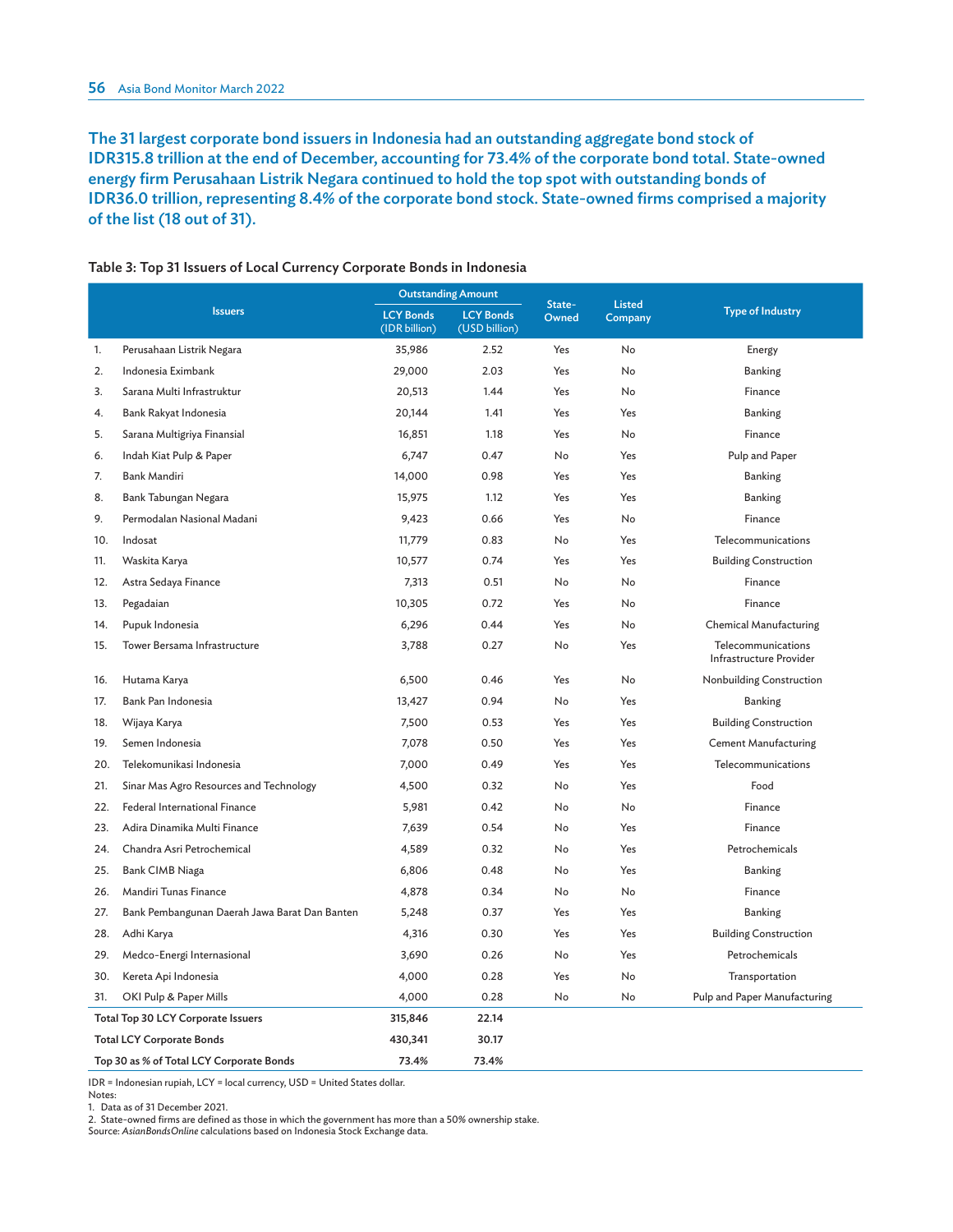### Republic of Korea

The Republic of Korea's local currency (LCY) bond market grew 1.5% quarter-on-quarter (q-o-q) to KRW2,841.9 trillion (USD2,388.4 billion) at the end of December, largely driven by growth in the corporate bond segment. Total LCY corporate bonds outstanding rose 2.4% q-o-q to KRW1,659.3 trillion as corporate bond issuance surged during the quarter. Meanwhile, government bonds outstanding posted minimal growth of 0.2% q-o-q to KRW1,182.6 trillion as the rise in the stock of central government bonds was offset by the decline in central bank bonds. On a year-on-year basis, the Republic of Korea's LCY bonds outstanding expanded 7.9%.

#### Table 1: Size and Composition of the Local Currency Bond Market in the Republic of Korea

|                          |            |         | <b>Outstanding Amount (billion)</b> |            |            | Growth Rate (%) |             |         |             |             |  |
|--------------------------|------------|---------|-------------------------------------|------------|------------|-----------------|-------------|---------|-------------|-------------|--|
|                          |            | O4 2020 |                                     | O3 2021    |            | O4 2021         |             | O4 2020 |             | O4 2021     |  |
|                          | <b>KRW</b> | USD     | <b>KRW</b>                          | <b>USD</b> | <b>KRW</b> | <b>USD</b>      | $q - o - q$ | у-о-у   | $q - o - q$ | $y - o - y$ |  |
| Total                    | 2,633,219  | 2,424   | 2,799,920                           | 2,365      | 2,841,873  | 2,388           | 1.2         | 9.4     | 1.5         | 7.9         |  |
| Government               | 1,078,982  | 993     | 1,179,746                           | 996        | 1,182,573  | 994             | 0.9         | 13.3    | 0.2         | 9.6         |  |
| Central Government Bonds | 726.766    | 669     | 831,745                             | 702        | 843,660    | 709             | 2.7         | 18.8    | 1.4         | 16.1        |  |
| Central Bank Bonds       | 159,260    | 147     | 151.050                             | 128        | 140,320    | 118             | (4.5)       | (2.9)   | (7.1)       | (11.9)      |  |
| Others                   | 192.956    | 178     | 196.951                             | 166        | 198,592    | 167             | (0.9)       | 9.4     | 0.8         | 2.9         |  |
| Corporate                | .554.237   | l.430   | ,620,174                            | ,368       | 1,659,300  | ,395            | 1.4         | 6.8     | 2.4         | 6.8         |  |

( ) = negative, KRW = Korean won, LCY = local currency, q-o-q = quarter-on-quarter, Q3 = third quarter, Q4 = fourth quarter, USD = United States dollar, y-o-y = year-on-year. Notes:

1. Bloomberg LP end-of-period LCY–USD rates are used.

2. Growth rates are calculated from an LCY base and do not include currency effects.

3. "Others" comprise Korea Development Bank bonds, National Housing bonds, and Seoul Metro bonds.

4. Corporate bonds include equity-linked securities and derivatives-linked securities.

Sources: The Bank of Korea and KG Zeroin Corporation.

### Issuance of corporate bonds in the Republic of Korea surged 42.5% q-o-q to KRW171.8 trillion in the fourth quarter of 2021 from KRW120.6 trillion in the previous quarter. The table below lists some of the notable LCY corporate bond issuances in the Republic of Korea during the quarter.

#### Table 2: Notable Local Currency Corporate Bond Issuances in the Fourth Quarter of 2021

| <b>Corporate Issuers</b>  | <b>Coupon Rate</b><br>$(\%)$ | <b>Issued Amount</b><br>(KRW billion) | <b>Corporate Issuers</b>          | <b>Coupon Rate</b><br>$(\%)$ | <b>Issued Amount</b><br>(KRW billion) |
|---------------------------|------------------------------|---------------------------------------|-----------------------------------|------------------------------|---------------------------------------|
| Industrial Bank of Korea* |                              |                                       | Woori Bank*                       |                              |                                       |
| 2-month bond              |                              | 1,880                                 | 1-year bond                       | 1.60                         | 450                                   |
| 2-month bond              |                              | 1,150                                 | 1-year bond                       | 1.45                         | 440                                   |
| 3-month bond              |                              | 610                                   | 1-year bond                       | 1.41                         | 250                                   |
| 9-month bond              |                              | 610                                   | 1.5-year bond                     | 1.89                         | 350                                   |
| 1-year bond               | 1.28                         | 800                                   | 1.5-year bond                     |                              |                                       |
| 1.5-year bond             | 1.79                         | 600                                   | Hana Bank*                        |                              |                                       |
| 1.5-year bond             | 1.84                         | 510                                   | 1-year bond                       | 1.40                         | 350                                   |
| 2-year bond               | 1.82                         | 510                                   | 1-year bond                       | 0.54                         | 300                                   |
| 3-year bond               | 2.01                         | 700                                   | 1-year bond                       | 1.44                         | 300                                   |
| Shinhan Bank*             |                              |                                       | 1.5-year bond                     | 1.63                         | 260                                   |
| 1-year bond               | 1.58                         | 500                                   | 2-year bond                       | 0.70                         | 280                                   |
| 1-year bond               | 1.41                         | 400                                   | 2-year bond                       | 1.99                         | 270                                   |
| 1.5-year bond             | 1.93                         | 610                                   | Korea Electric Power Corporation* |                              |                                       |
| 1.5-year bond             | 1.89                         | 600                                   | 1-year bond                       | 1.63                         | 250                                   |
| 1.5-year bond             | 1.89                         | 350                                   | 5-year bond                       | 2.20                         | 200                                   |
| 1.5-year bond             | 1.97                         | 350                                   | 7-year bond                       | 2.55                         | 250                                   |
| 1.5-year bond             | 1.90                         | 300                                   | 7-year bond                       | 2.59                         | 230                                   |
| 2-year bond               | 1.91                         | 350                                   | 7-year bond                       | 2.63                         | 200                                   |
| NongHyup Bank*            |                              |                                       | 7-year bond                       | 2.72                         | 200                                   |
| 1-year bond               | 1.58                         | 890                                   |                                   |                              |                                       |
| 1-year bond               | 1.61                         | 600                                   |                                   |                              |                                       |
| 1-year bond               | 1.59                         | 340                                   |                                   |                              |                                       |
| 10-year bond              | 2.85                         | 300                                   |                                   |                              |                                       |

KRW = Korean won.

<sup>a</sup> Multiple issuance of the same tenor indicates issuance on different dates.

Source: Based on data from Bloomberg LP.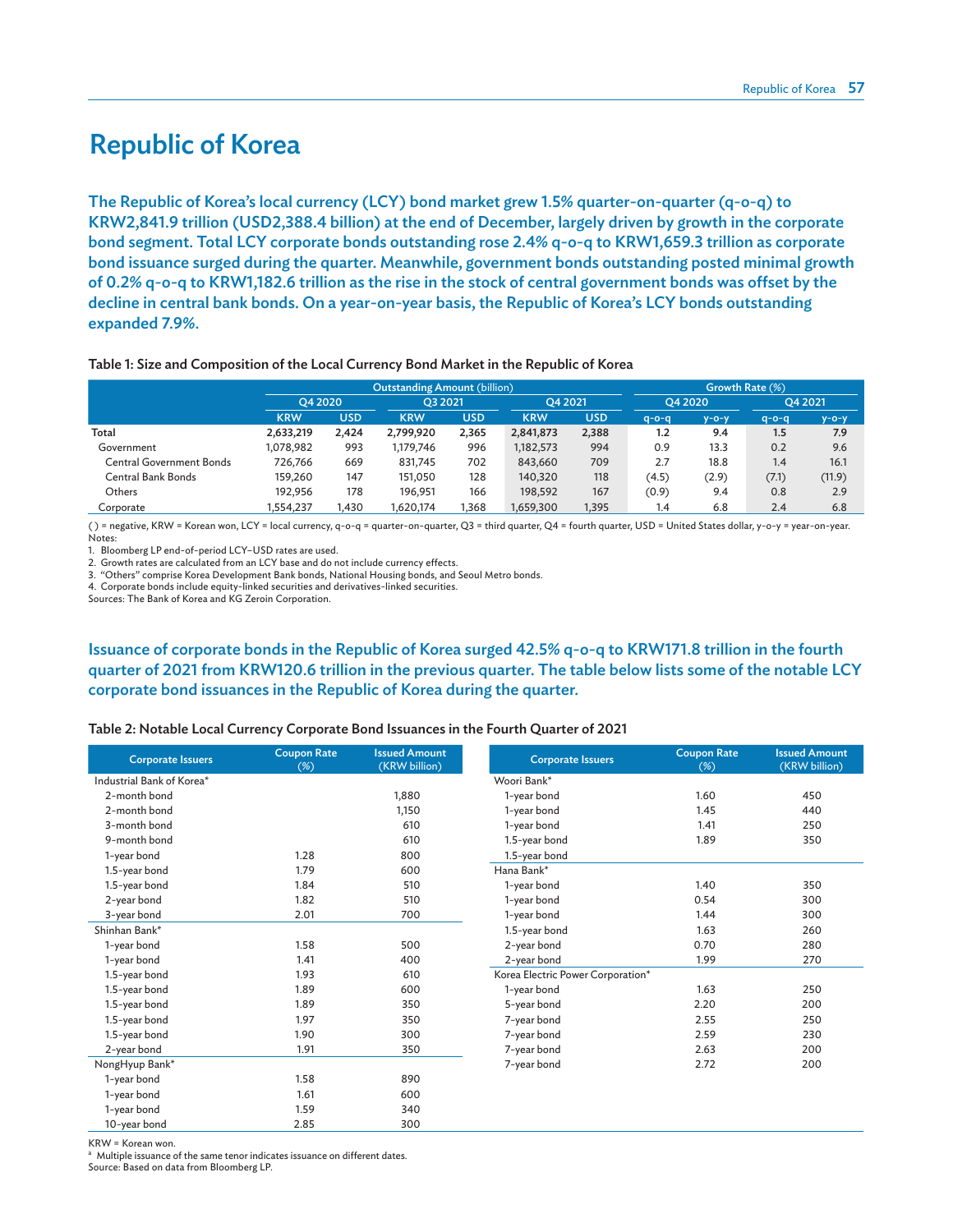The aggregate bonds outstanding of the top 30 LCY corporate bond issuers in the Republic of Korea reached KRW990.4 trillion, comprising 59.7% of total corporate bonds outstanding at the end of December. Korea Housing Finance Corporation, a government-related institution providing financial assistance for social housing, remained the single-largest corporate bond issuer with outstanding bonds of KRW151.3 trillion. Industrial Bank of Korea and Korea Investment and Securities followed with total bonds outstanding of KRW77.6 trillion and KRW56.2 trillion, respectively.

|     |                                          | <b>Outstanding Amount</b>         |                                   | State- |              | <b>Listed on</b> |                                   |
|-----|------------------------------------------|-----------------------------------|-----------------------------------|--------|--------------|------------------|-----------------------------------|
|     | <b>Issuers</b>                           | <b>LCY Bonds</b><br>(KRW billion) | <b>LCY Bonds</b><br>(USD billion) | Owned  | <b>KOSPI</b> | <b>KOSDAQ</b>    | <b>Type of Industry</b>           |
| 1.  | Korea Housing Finance Corporation        | 151,260                           | 127.1                             | Yes    | No           | No               | <b>Housing Finance</b>            |
| 2.  | Industrial Bank of Korea                 | 77,600                            | 65.2                              | Yes    | Yes          | No               | Banking                           |
| 3.  | Korea Investment and Securities          | 56,225                            | 47.3                              | No     | No           | No               | <b>Securities</b>                 |
| 4.  | Mirae Asset Securities Co.               | 54,150                            | 45.5                              | No     | Yes          | No               | <b>Securities</b>                 |
| 5.  | Hana Financial Investment                | 51,177                            | 43.0                              | No     | No           | No               | <b>Securities</b>                 |
| 6.  | <b>KB</b> Securities                     | 49,164                            | 41.3                              | No     | No           | No               | <b>Securities</b>                 |
| 7.  | Shinhan Investment Corporation           | 42,647                            | 35.8                              | No     | No           | No               | <b>Securities</b>                 |
| 8.  | Meritz Securities Co.                    | 38,974                            | 32.8                              | No     | Yes          | No               | <b>Securities</b>                 |
| 9.  | Korea Electric Power Corporation         | 34,080                            | 28.6                              | Yes    | Yes          | No               | Electricity, Energy,<br>and Power |
| 10. | NH Investment & Securities               | 33,942                            | 28.5                              | Yes    | Yes          | No               | <b>Securities</b>                 |
| 11. | Shinhan Bank                             | 32,012                            | 26.9                              | No     | No           | No               | Banking                           |
| 12. | Korea Land & Housing Corporation         | 31,026                            | 26.1                              | Yes    | No           | No               | <b>Real Estate</b>                |
| 13. | <b>Samsung Securities</b>                | 29,850                            | 25.1                              | No     | Yes          | No               | <b>Securities</b>                 |
| 14. | Korea Expressway                         | 26,480                            | 22.3                              | Yes    | No           | No               | Transport<br>Infrastructure       |
| 15. | Woori Bank                               | 24,330                            | 20.4                              | Yes    | Yes          | No               | Banking                           |
| 16. | The Export-Import Bank of Korea          | 23,540                            | 19.8                              | Yes    | No           | No               | Banking                           |
| 17. | KEB Hana Bank                            | 22,675                            | 19.1                              | No     | No           | No               | Banking                           |
| 18. | Kookmin Bank                             | 21,314                            | 17.9                              | No     | No           | No               | Banking                           |
| 19. | NongHyup Bank                            | 20,510                            | 17.2                              | Yes    | No           | No               | Banking                           |
| 20. | Korea SMEs and Startups Agency           | 19,528                            | 16.4                              | Yes    | No           | No               | <b>SME</b> Development            |
| 21. | Korea National Railway                   | 19,440                            | 16.3                              | Yes    | No           | No               | Transport<br>Infrastructure       |
| 22. | Hanwha Investment and Securities         | 18,327                            | 15.4                              | No     | No           | No               | <b>Securities</b>                 |
| 23. | <b>Shinyoung Securities</b>              | 17,208                            | 14.5                              | No     | Yes          | No               | <b>Securities</b>                 |
| 24. | Shinhan Card                             | 16,445                            | 13.8                              | No     | No           | No               | Credit Card                       |
| 25. | <b>KB Kookmin Bank Card</b>              | 14,705                            | 12.4                              | No     | No           | No               | Consumer Finance                  |
| 26. | Hyundai Capital Services                 | 14,415                            | 12.1                              | No     | No           | No               | <b>Consumer Finance</b>           |
| 27. | Standard Chartered Bank Korea            | 13,390                            | 11.3                              | No     | No           | No               | Banking                           |
| 28. | NongHyup                                 | 13,030                            | 11.0                              | Yes    | No           | No               | Banking                           |
| 29. | Samsung Card Co.                         | 12,198                            | 10.3                              | No     | Yes          | No               | Credit Card                       |
| 30. | Korea Gas Corporation                    | 10,794                            | 9.1                               | Yes    | Yes          | No               | <b>Gas Utility</b>                |
|     | Total Top 30 LCY Corporate Issuers       | 990,436                           | 832.4                             |        |              |                  |                                   |
|     | <b>Total LCY Corporate Bonds</b>         | 1,659,300                         | 1,394.5                           |        |              |                  |                                   |
|     | Top 30 as % of Total LCY Corporate Bonds | 59.7%                             | 59.7%                             |        |              |                  |                                   |

#### Table 3: Top 30 Issuers of Local Currency Corporate Bonds in the Republic of Korea

KOSDAQ = Korean Securities Dealer Automated Quotations, KOSPI = Korea Composite Stock Price Index, KRW = Korean won, LCY = local currency, SMEs = small and medium-sized enterprises, USD = United States dollar. Notes:

1. Data as of 31 December 2021.

2. State-owned firms are defined as those in which the government has more than a 50% ownership stake.

Sources: *AsianBondsOnline* calculations based on Bloomberg LP and KG Zeroin Corporation.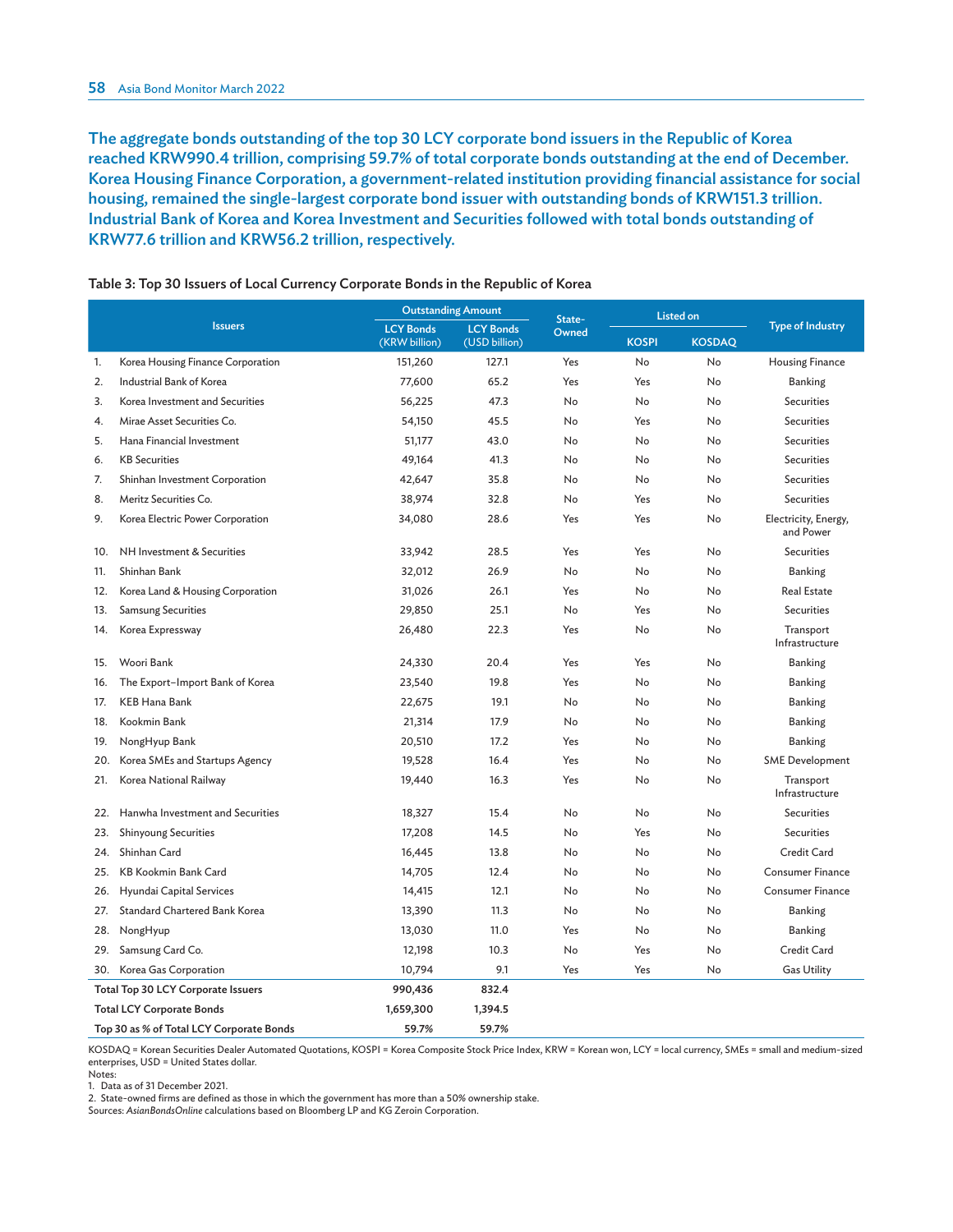### Malaysia

The local currency (LCY) bond market of Malaysia expanded 1.0% quarter-on-quarter (q-o-q) and 8.2% yearon-year in the fourth quarter (Q4) of 2021, reaching a size of MYR1,736.2 billion (USD416.7 billion) at the end of December. LCY government bonds outstanding increased 1.2% q-o-q, driven by a rise in central government bonds, to reach MYR949.4 billion. LCY corporate bonds outstanding recorded MYR786.8 billion at the end of December on growth of 0.8% q-o-q. The aggregate stock of *sukuk* (Islamic bonds) outstanding at the end of the year totaled MYR1,102.7 billion.

|                                 |            |            | <b>Outstanding Amount (billion)</b> |            |              |                |             | Growth Rate (%) |                          |             |
|---------------------------------|------------|------------|-------------------------------------|------------|--------------|----------------|-------------|-----------------|--------------------------|-------------|
|                                 | O4 2020    |            | O3 2021                             |            | O4 2021      |                |             | O4 2020         |                          | O4 2021     |
|                                 | <b>MYR</b> | <b>USD</b> | <b>MYR</b>                          | <b>USD</b> | <b>MYR</b>   | <b>USD</b>     | $q - o - q$ | $y - o - y$     | $q - o - q$              | $y - o - y$ |
| Total                           | 1.604      | 399        | 1,719                               | 411        | 1,736        | 417            | 1.3         | 8.0             | 1.0                      | 8.2         |
| Government                      | 853        | 212        | 938                                 | 224        | 949          | 228            | 0.5         | 10.3            | 1.2                      | 11.4        |
| <b>Central Government Bonds</b> | 827        | 206        | 914                                 | 218        | 931          | 224            | 0.8         | 12.1            | 1.9                      | 12.7        |
| of which: sukuk                 | 384        | 95         | 435                                 | 104        | 441          | 106            | 1.7         | 12.4            | 1.5                      | 15.0        |
| <b>Central Bank Bills</b>       |            | 0.5        | 0                                   | 0          | 0            | $\mathbf{0}$   | (50.0)      | (77.8)          | $\overline{\phantom{m}}$ | (100.0)     |
| of which: sukuk                 | $\Omega$   | 0          | 0                                   | 0          | $\mathbf{O}$ | $\mathbf{0}$   | -           | (100.0)         | $\overline{\phantom{0}}$ |             |
| Sukuk Perumahan Kerajaan        | 24         | 6          | 24                                  | 6          | 18           | $\overline{4}$ | 0.0         | (10.1)          | (24.9)                   | (24.9)      |
| Corporate                       | 752        | 187        | 780                                 | 186        | 787          | 189            | 2.2         | 5.6             | 0.8                      | 4.6         |
| of which: sukuk                 | 609        | 151        | 638                                 | 152        | 643          | 154            | 2.8         | 7.0             | 0.9                      | 5.7         |

Table 1: Size and Composition of the Local Currency Bond Market in Malaysia

( ) = negative, – = not applicable, LCY = local currency, MYR = Malaysian ringgit, q-o-q = quarter-on-quarter, Q3 = third quarter, Q4 = fourth quarter, USD = United States dollar, y-o-y = year-on-year. Notes:

1. Bloomberg LP end-of-period LCY–USD rate is used.

2. Growth rates are calculated from an LCY base and do not include currency effects.

3. *Sukuk Perumahan Kerajaan* are Islamic bonds issued by the government to refinance funding for housing loans to government employees and to extend new housing loans. Sources: Bank Negara Malaysia Fully Automated System for Issuing/Tendering and Bloomberg LP.

Issuance of LCY bonds expanded 2.6% q-o-q in Q4 2021, led by 7.6% q-o-q growth in LCY corporate bond issuance, which totaled MYR41.2 billion during the quarter. A 1.3% q-o-q contraction in LCY government bond issuances to MYR47.9 billion slightly offset this growth. During the quarter, government-owned institutions DanaInfra Nasional and CIMB Bank had the largest issuance totals.

#### Table 2: Notable Local Currency Corporate Bond Issuances in the Fourth Quarter of 2021

| <b>Corporate Issuers</b>        | <b>Coupon Rate</b><br>$(\%)$ | <b>Issued Amount</b><br>(MYR billion) | <b>Corporate Issuers</b> | <b>Coupon Rate</b><br>$(\%)$ | <b>Issued Amount</b><br>(MYR billion) |
|---------------------------------|------------------------------|---------------------------------------|--------------------------|------------------------------|---------------------------------------|
| DanaInfra Nasional <sup>a</sup> |                              |                                       | CIMB Bank                |                              |                                       |
| 7-year Islamic MTN              | 3.70                         | 400                                   | 3-year MTN               | Floating                     | 1,000                                 |
| 7-year Islamic MTN              | 3.72                         | 300                                   | 4-year MTN               | Floating                     | 1,000                                 |
| 7-year Islamic MTN              | 3.68                         | 100                                   | 5-year MTN               | Floating                     | 1,000                                 |
| 14-year Islamic MTN             | 4.23                         | 615                                   | 10-year sukuk wakalah    | 3.80                         | 100                                   |
| 15-year Islamic MTN             | 4.34                         | 860                                   | Tenaga Nasional          |                              |                                       |
| 15-year Islamic MTN             | 4.34                         | 450                                   | 7-year Islamic MTN       | 3.92                         | 300                                   |
| 20-year Islamic MTN             | 4.50                         | 270                                   | 10-year Islamic MTN      | 4.08                         | 300                                   |
| 20-year Islamic MTN             | 4.51                         | 300                                   | 15-year Islamic MTN      | 4.47                         | 1,200                                 |
| 20-year Islamic MTN             | 4.48                         | 195                                   | 20-year Islamic MTN      | 4.67                         | 1,200                                 |
| 29-year Islamic MTN             | 4.57                         | 235                                   |                          |                              |                                       |
| 30-year Islamic MTN             | 4.70                         | 370                                   |                          |                              |                                       |
| 30-year Islamic MTN             | 4.70                         | 450                                   |                          |                              |                                       |

MTN = medium-term note, MYR = Malaysian ringgit.

Note: *Sukuk wakalah* are Islamic bonds in which the bondholder nominates another person to act on his behalf.

a Multiple issuance of the same tenor indicates issuance on different dates.

Source: Based on data from Bloomberg LP.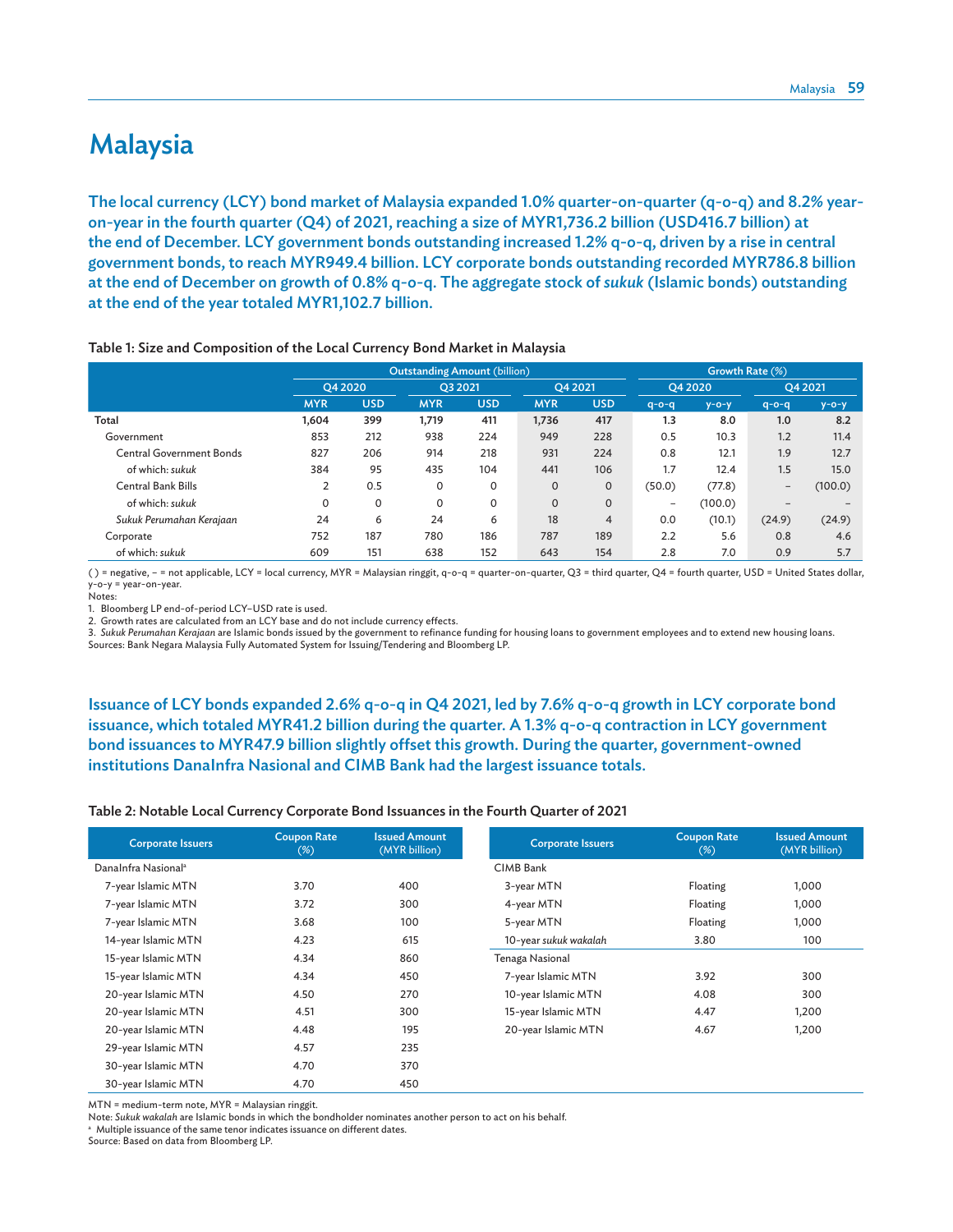### At the end of December, the top 30 issuers had combined outstanding LCY corporate bonds totaling MYR467.3 billion, or 59.4% of the total LCY corporate bond stock. DanaInfra Nasional topped all issuers in terms of outstanding bonds at the end of 2021, while the finance sector led all sectors.

|     |                                              |                                   | <b>Outstanding Amount</b>         |                 |                          |                                           |
|-----|----------------------------------------------|-----------------------------------|-----------------------------------|-----------------|--------------------------|-------------------------------------------|
|     | <b>Issuers</b>                               | <b>LCY Bonds</b><br>(MYR billion) | <b>LCY Bonds</b><br>(USD billion) | State-<br>Owned | <b>Listed</b><br>Company | <b>Type of Industry</b>                   |
| 1.  | DanaInfra Nasional                           | 78.8                              | 18.9                              | Yes             | No                       | Finance                                   |
| 2.  | Prasarana                                    | 38.3                              | 9.2                               | Yes             | No                       | Transport, Storage,<br>and Communications |
| 3.  | Lembaga Pembiayaan Perumahan Sektor Awam     | 37.6                              | 9.0                               | Yes             | No                       | Property and Real Estate                  |
| 4.  | Cagamas                                      | 32.3                              | 7.7                               | Yes             | No                       | Finance                                   |
| 5.  | Project Lebuhraya Usahasama                  | 28.9                              | 6.9                               | No              | No                       | Transport, Storage,<br>and Communications |
| 6.  | Urusharta Jamaah                             | 27.3                              | 6.6                               | Yes             | <b>No</b>                | Finance                                   |
| 7.  | Perbadanan Tabung Pendidikan Tinggi Nasional | 23.1                              | 5.5                               | Yes             | No                       | Finance                                   |
| 8.  | Pengurusan Air                               | 18.7                              | 4.5                               | Yes             | No                       | Energy, Gas, and Water                    |
| 9.  | <b>CIMB Group Holdings</b>                   | 14.3                              | 3.4                               | Yes             | No                       | Finance                                   |
| 10. | Maybank Islamic                              | 13.0                              | 3.1                               | No              | Yes                      | Banking                                   |
| 11. | Malayan Banking                              | 12.5                              | 3.0                               | No              | Yes                      | Banking                                   |
| 12. | Sarawak Energy                               | 12.0                              | 2.9                               | Yes             | No                       | Energy, Gas, and Water                    |
| 13. | Khazanah                                     | 11.9                              | 2.9                               | Yes             | No                       | Finance                                   |
| 14. | Tenaga Nasional                              | 11.6                              | 2.8                               | No              | Yes                      | Energy, Gas, and Water                    |
| 15. | CIMB Bank                                    | 11.6                              | 2.8                               | Yes             | No                       | Finance                                   |
| 16. | Danga Capital                                | 10.0                              | 2.4                               | Yes             | <b>No</b>                | Finance                                   |
| 17. | Jimah East Power                             | 8.8                               | 2.1                               | Yes             | No                       | Energy, Gas, and Water                    |
| 18. | Danum Capital                                | 8.4                               | 2.0                               | No              | No                       | Finance                                   |
| 19. | Public Bank                                  | 6.9                               | 1.7                               | No              | No                       | Banking                                   |
| 20. | Sapura TMC                                   | 6.4                               | 1.5                               | No              | No                       | Finance                                   |
| 21. | Bank Pembangunan Malaysia                    | 6.0                               | 1.4                               | Yes             | No                       | Banking                                   |
| 22. | Malaysia Rail Link                           | 5.8                               | 1.4                               | Yes             | No                       | Construction                              |
| 23. | <b>YTL Power International</b>               | 5.8                               | 1.4                               | No              | Yes                      | Energy, Gas, and Water                    |
| 24. | <b>Infracap Resources</b>                    | 5.8                               | 1.4                               | Yes             | No                       | Finance                                   |
| 25. | <b>GOVCO Holdings</b>                        | 5.7                               | 1.4                               | Yes             | No                       | Finance                                   |
| 26. | Bakun Hydro Power Generation                 | 5.5                               | 1.3                               | No              | No                       | Energy, Gas, and Water                    |
| 27. | <b>Turus Pesawat</b>                         | 5.3                               | 1.3                               | Yes             | No                       | Transport, Storage,<br>and Communications |
| 28. | <b>GENM Capital</b>                          | 5.3                               | 1.3                               | No              | No                       | Finance                                   |
| 29. | <b>EDRA</b> Energy                           | 5.1                               | 1.2                               | No              | Yes                      | Energy, Gas, and Water                    |
| 30. | 1Malaysia Development                        | 5.0                               | 1.2                               | Yes             | No                       | Finance                                   |
|     | Total Top 30 LCY Corporate Issuers           | 467.3                             | 112.1                             |                 |                          |                                           |
|     | <b>Total LCY Corporate Bonds</b>             | 786.8                             | 188.8                             |                 |                          |                                           |
|     | Top 30 as % of Total LCY Corporate Bonds     | 59.4%                             | 59.4%                             |                 |                          |                                           |

#### Table 3: Top 30 Issuers of Local Currency Corporate Bonds in Malaysia

Notes: 1. Data as of 31 December 2021.

2. State-owned firms are defined as those in which the government has more than a 50% ownership stake.

Source: *AsianBondsOnline* calculations based on Bank Negara Malaysia Fully Automated System for Issuing/Tendering data.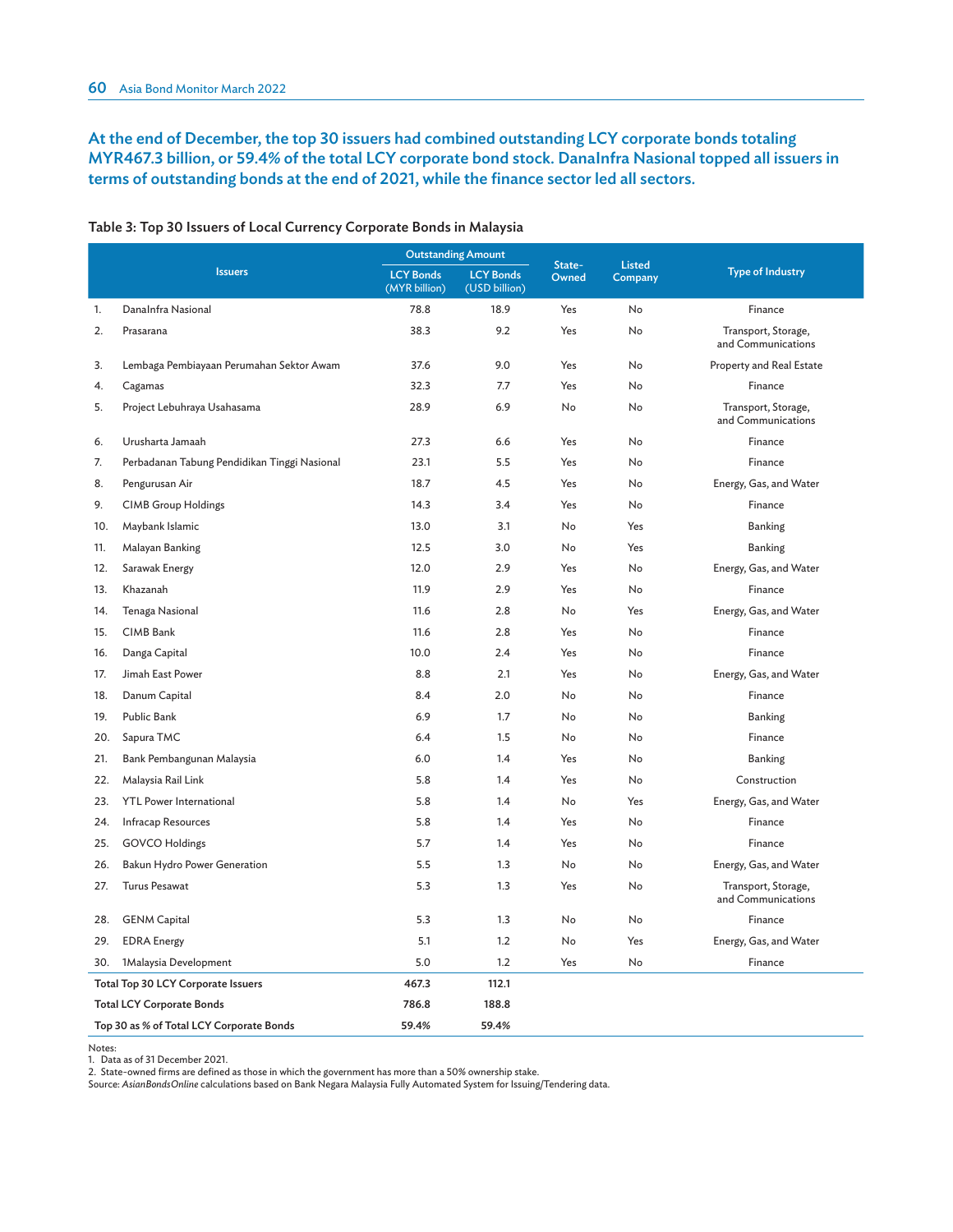# **Philippines**

The Philippines' local currency (LCY) bond market modestly grew 0.3% quarter-on-quarter (q-o-q) to reach PHP9,786.6 billion (USD191.9 billion) at the end of December 2021. Total government bonds outstanding increased 0.5% q-o-q to PHP8,365.2 billion at the end of the fourth quarter (Q4) of 2021, driven entirely by Treasury bond issuance, while outstanding bonds in other government bond market segments declined. Outstanding corporate bonds fell 1.3% q-o-q to PHP1,421.3 billion due to debt maturities outpacing issuance during the quarter. Year-on-year, the Philippines' total LCY bond stock grew 14.2%. Government bonds comprised 85.5% and corporate bonds comprised 14.5% of the LCY bond market at the end of December.

|                                |            |            | <b>Outstanding Amount (billion)</b> |            |            | Growth Rate (%) |             |                 |             |             |  |
|--------------------------------|------------|------------|-------------------------------------|------------|------------|-----------------|-------------|-----------------|-------------|-------------|--|
|                                |            | O4 2020    | O3 2021                             |            | O4 2021    |                 | O4 2020     |                 | O4 2021     |             |  |
|                                | <b>PHP</b> | <b>USD</b> | <b>PHP</b>                          | <b>USD</b> | <b>PHP</b> | <b>USD</b>      | $q - o - q$ | $y - o - y$     | $q - o - q$ | $y - o - y$ |  |
| Total                          | 8,568      | 178        | 9,762                               | 191        | 9,787      | 192             | 5.3         | 28.9            | 0.3         | 14.2        |  |
| Government                     | 6,956      | 145        | 8,322                               | 163        | 8,365      | 164             | 7.0         | 35.3            | 0.5         | 20.3        |  |
| <b>Treasury Bills</b>          | 949        | 20         | 943                                 | 18         | 796        | 16              | 8.3         | 95.3            | (15.5)      | (16.1)      |  |
| Treasury Bonds                 | 5,720      | 119        | 6,880                               | 135        | 7,267      | 143             | 3.3         | 23.9            | 5.6         | 27.0        |  |
| <b>Central Bank Securities</b> | 220        | 5          | 440                                 | 9          | 260        | 5               | 340.0       | $\qquad \qquad$ | (40.9)      | 18.2        |  |
| Others                         | 66         |            | 60                                  |            | 42         |                 | 65.3        | 65.2            | (30.3)      | (36.7)      |  |
| Corporate                      | 1,612      | 34         | 1,440                               | 28         | 1,421      | 28              | (1.3)       | 7.1             | (1.3)       | (11.8)      |  |

#### Table 1: Size and Composition of the Local Currency Bond Market in the Philippines

( ) = negative, – = not applicable, LCY = local currency, PHP = Philippine peso, q-o-q = quarter-on-quarter, Q3 = third quarter, Q4 = fourth quarter, USD = United States dollar, y-o-y = year-on-year.

Notes:

1. Bloomberg end-of-period LCY–USD rates are used.

2. Growth rates are calculated from an LCY base and do not include currency effects.

3. "Others" comprise bonds issued by government agencies, entities, and corporations for which repayment is guaranteed by the Government of the Philippines. This includes bonds issued by Power Sector Assets and Liabilities Management (PSALM) and the National Food Authority, among others.

4. Peso Global Bonds (PHP-denominated bonds payable in US dollars) are not included.

Sources: Bloomberg LP and Bureau of the Treasury.

### Corporate bond issuance increased 18.4% q-o-q in Q4 2021, totaling PHP58.5 billion. The table below lists all debt sales during the quarter, comprising 11 bond issuances from eight firms. SM Prime Holding had the single-largest issuance of PHP 10.0 billion.

#### Table 2: Notable Local Currency Corporate Bond Issuances in the Fourth Quarter of 2021

| <b>Corporate Issuers</b> | <b>Coupon Rate</b><br>$(\%)$ | <b>Issued Amount</b><br>(PHP billion) | <b>Corporate Issuers</b>      | <b>Coupon Rate</b><br>$(\%)$ | <b>Issued Amount</b><br>(PHP billion) |
|--------------------------|------------------------------|---------------------------------------|-------------------------------|------------------------------|---------------------------------------|
| <b>SM Prime Holdings</b> |                              |                                       | Ayala Land                    |                              |                                       |
| 7-year bond              | 5.10                         | 10.00                                 | 10-year bond                  | 4.08                         | 3.00                                  |
| Petron                   |                              |                                       | AREIT, Inc.                   |                              |                                       |
| 4-year bond              | 3.44                         | 9.00                                  | 2-year bond                   | 3.04                         | 3.00                                  |
| 6-year bond              | 4.34                         | 9.00                                  | SL Agritech                   |                              |                                       |
| <b>Aboitiz Power</b>     |                              |                                       | 1-year bond                   | zero coupon                  | 1.87                                  |
| 4-year bond              | 4.00                         | 4.80                                  | Alsons Consolidated Resources |                              |                                       |
| 7-year bond              | 5.03                         | 7.20                                  | 1-year bond                   | zero coupon                  | 0.60                                  |
| <b>Filinvest Land</b>    |                              |                                       |                               |                              |                                       |
| 4-year bond              | 4.50                         | 5.00                                  |                               |                              |                                       |
| 6-year bond              | 5.26                         | 5.00                                  |                               |                              |                                       |

PHP = Philippine peso.

Source: Based on data from Bloomberg LP.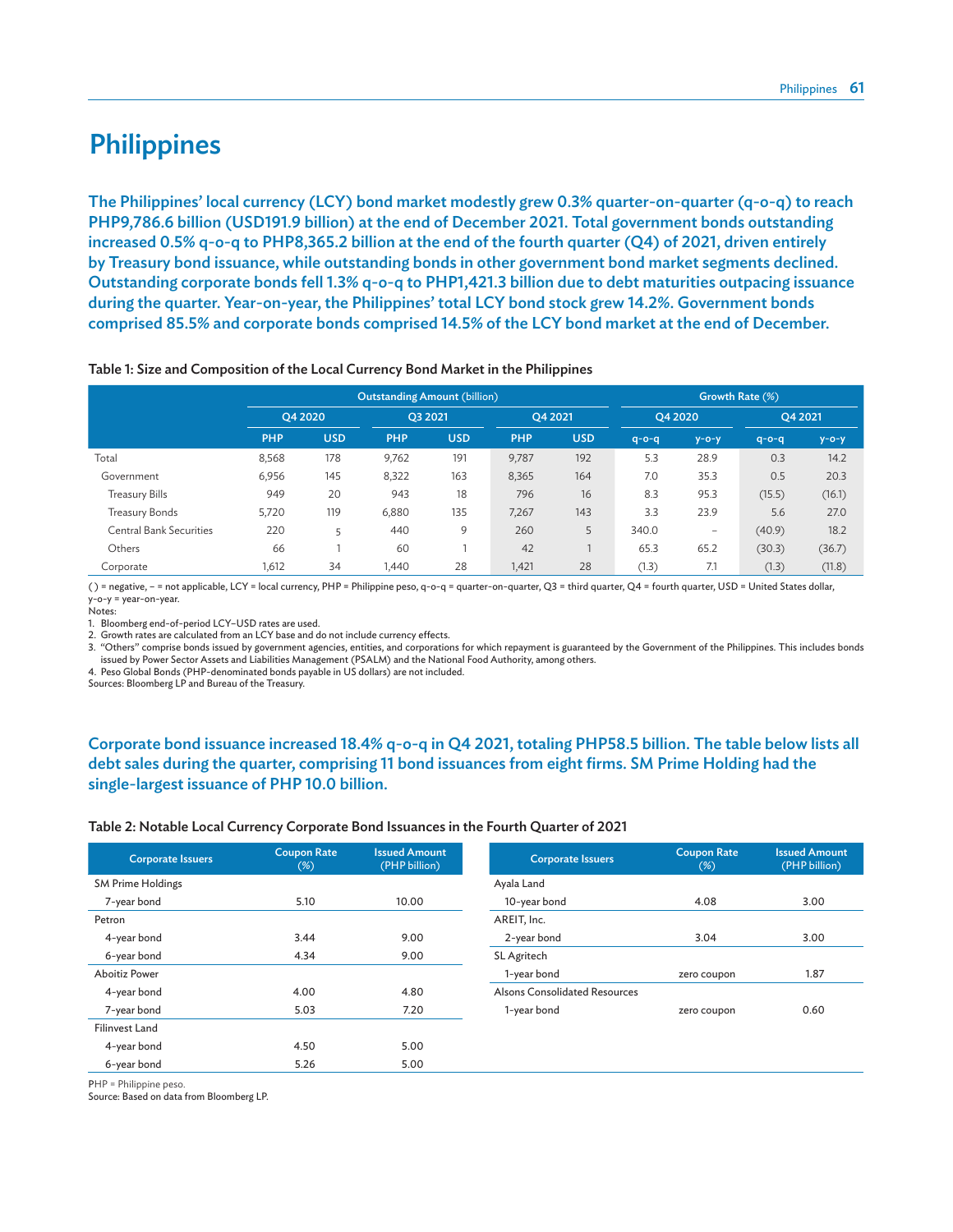The aggregate amount of LCY bonds outstanding of the top 30 corporate issuers amounted to PHP1,274.7 billion at the end of December, representing 89.7% of the entire LCY corporate bond market. Banks continued to hold the largest sectoral share in the corporate bond market at 40.9%, followed by holding firms (24.0%) and property firms (17.4%). BDO Unibank and SM Prime Holdings were the largest LCY corporate bond issuers at the end of Q4 2021, with outstanding debt of over PHP100.0 billion each.

|     |                                          |                                   | <b>Outstanding Amount</b>         |                 |                       |                                |  |
|-----|------------------------------------------|-----------------------------------|-----------------------------------|-----------------|-----------------------|--------------------------------|--|
|     | <b>Issuers</b>                           | <b>LCY Bonds</b><br>(PHP billion) | <b>LCY Bonds</b><br>(USD billion) | State-<br>Owned | <b>Listed Company</b> | <b>Type of Industry</b>        |  |
| 1.  | <b>BDO Unibank</b>                       | 109.9                             | 2.2                               | No              | Yes                   | Banking                        |  |
| 2.  | <b>SM Prime Holdings</b>                 | 103.3                             | 2.0                               | No              | Yes                   | <b>Holding Firms</b>           |  |
| 3.  | Ayala Land                               | 95.9                              | 1.9                               | No              | Yes                   | Property                       |  |
| 4.  | Metropolitan Bank                        | 93.8                              | 1.8                               | No              | Yes                   | <b>Banking</b>                 |  |
| 5.  | San Miguel                               | 90.0                              | 1.8                               | No              | Yes                   | <b>Holding Firms</b>           |  |
| 6.  | <b>SMC Global Power</b>                  | 73.8                              | 1.4                               | No              | No                    | Electricity, Energy, and Power |  |
| 7.  | Bank of the Philippine Islands           | 61.8                              | 1.2                               | No              | Yes                   | <b>Banking</b>                 |  |
| 8.  | China Bank                               | 61.2                              | 1.2                               | No              | Yes                   | <b>Banking</b>                 |  |
| 9.  | Rizal Commercial Banking Corporation     | 55.1                              | 1.1                               | No              | Yes                   | <b>Banking</b>                 |  |
| 10. | <b>Aboitiz Power</b>                     | 50.0                              | 1.0                               | No              | Yes                   | Electricity, Energy, and Power |  |
| 11. | <b>Security Bank</b>                     | 48.3                              | 0.9                               | No              | Yes                   | <b>Banking</b>                 |  |
| 12. | Petron                                   | 45.0                              | 0.9                               | No              | Yes                   | Electricity, Energy, and Power |  |
| 13. | Vista Land                               | 42.7                              | 0.8                               | No              | Yes                   | Property                       |  |
| 14. | Ayala Corporation                        | 40.0                              | 0.8                               | No              | Yes                   | <b>Holding Firms</b>           |  |
| 15. | Philippine National Bank                 | 31.8                              | 0.6                               | No              | Yes                   | <b>Banking</b>                 |  |
| 16. | <b>Filinvest Land</b>                    | 30.5                              | 0.6                               | No              | Yes                   | Property                       |  |
| 17. | <b>Aboitiz Equity Ventures</b>           | 27.6                              | 0.5                               | No              | Yes                   | <b>Holding Firms</b>           |  |
| 18. | Robinsons Land                           | 25.2                              | 0.5                               | No              | Yes                   | Property                       |  |
| 19. | Union Bank of the Philippines            | 24.6                              | 0.5                               | No              | Yes                   | <b>Banking</b>                 |  |
| 20. | <b>SM Investments</b>                    | 23.3                              | 0.5                               | No              | Yes                   | <b>Holding Firms</b>           |  |
| 21. | Philippine Savings Bank                  | 19.1                              | 0.4                               | No              | Yes                   | <b>Banking</b>                 |  |
| 22. | Maynilad                                 | 18.5                              | 0.4                               | No              | No                    | Water                          |  |
| 23. | East West Banking                        | 16.2                              | 0.3                               | No              | Yes                   | <b>Banking</b>                 |  |
| 24. | Doubledragon                             | 15.0                              | 0.3                               | No              | Yes                   | Property                       |  |
| 25. | San Miguel Food and Beverage             | 15.0                              | 0.3                               | No              | Yes                   | Food and Beverage              |  |
| 26. | Megaworld                                | 12.0                              | 0.2                               | No              | Yes                   | Property                       |  |
| 27. | Puregold                                 | 12.0                              | 0.2                               | No              | Yes                   | Whole and Retail Trading       |  |
| 28. | MTD Manila Expressway                    | 11.5                              | 0.2                               | No              | No                    | Infrastructure                 |  |
| 29. | Metro Pacific Investments                | 11.4                              | 0.2                               | No              | Yes                   | <b>Holding Firms</b>           |  |
| 30. | <b>GT Capital</b>                        | 10.1                              | 0.2                               | No              | Yes                   | <b>Holding Firms</b>           |  |
|     | Total Top 30 LCY Corporate Issuers       | 1,274.7                           | 25.0                              |                 |                       |                                |  |
|     | <b>Total LCY Corporate Bonds</b>         | 1,421.3                           | 27.9                              |                 |                       |                                |  |
|     | Top 30 as % of Total LCY Corporate Bonds | 89.7%                             | 89.7%                             |                 |                       |                                |  |

Table 3: Top 30 Issuers of Local Currency Corporate Bonds in the Philippines

LCY = local currency, PHP = Philippine peso, USD = United States dollar.

Notes:

1. Data as of 31 December 2021.

2. State-owned firms are defined as those in which the government has more than a 50% ownership stake.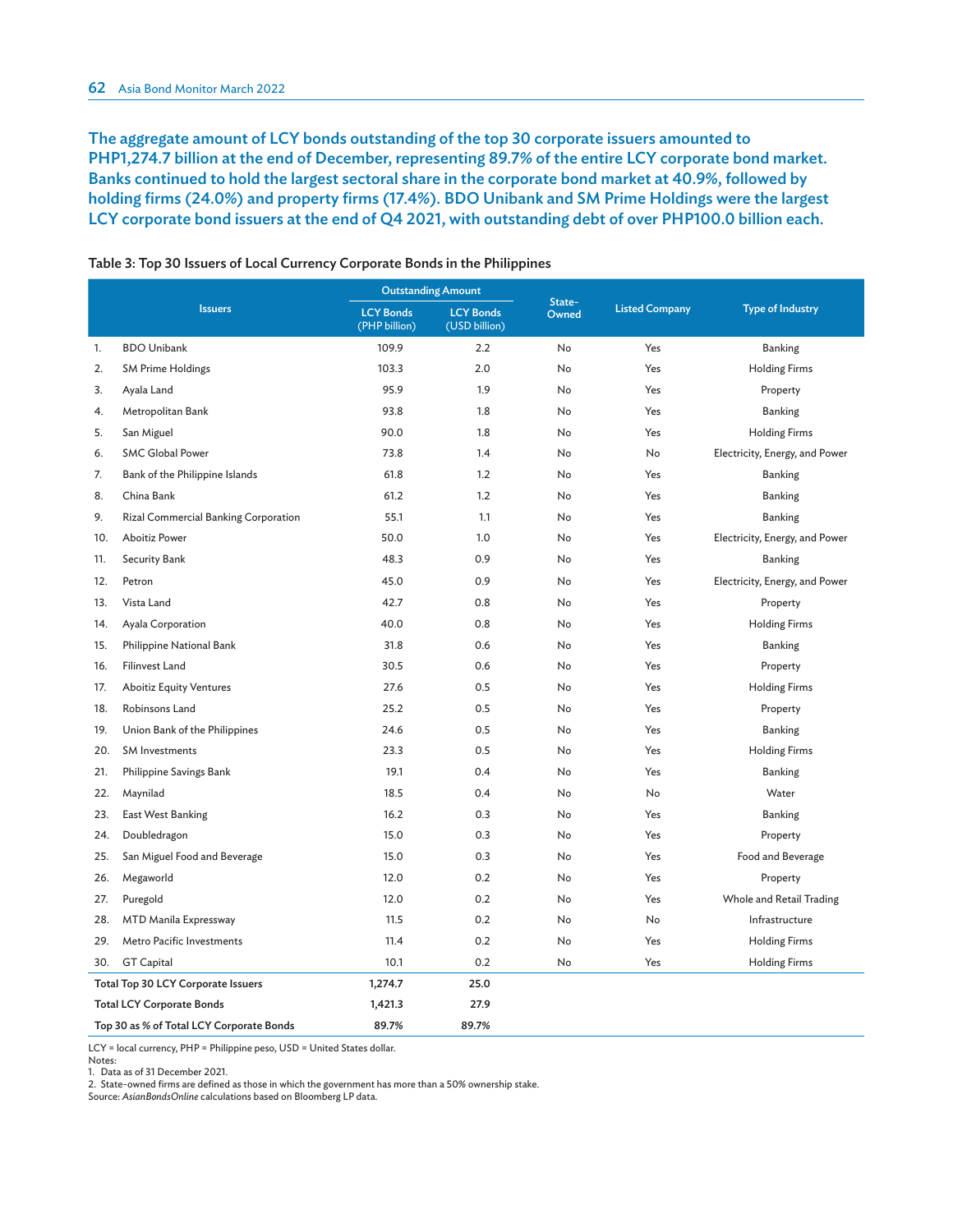# **Singapore**

The local currency (LCY) bond market of Singapore grew 3.8% quarter-on-quarter (q-o-q) and 21.9% year-on-year in the fourth quarter (Q4) of 2021, with total bonds outstanding of SGD606.3 billion (USD449.5 billion) at the end of December. LCY government bonds increased 4.1% q-o-q to SGD411.5 billion, led by Monetary Authority of Singapore bills. LCY corporate bonds outstanding reached SGD194.8 billion at the end of the review period on growth of 3.3% q-o-q.

|                     |            |            | <b>Outstanding Amount (billion)</b> | Growth Rate (%) |            |            |             |             |             |             |
|---------------------|------------|------------|-------------------------------------|-----------------|------------|------------|-------------|-------------|-------------|-------------|
|                     |            | O4 2020    | O3 2021                             |                 | O4 2021    |            | O4 2020     |             | O4 2021     |             |
|                     | <b>SGD</b> | <b>USD</b> | <b>SGD</b>                          | <b>USD</b>      | <b>SGD</b> | <b>USD</b> | $q - o - q$ | $y - o - y$ | $q - o - q$ | $y - o - y$ |
| Total               | 498        | 376        | 584                                 | 430             | 606        | 449        | 3.6         | 10.4        | 3.8         | 21.9        |
| Government          | 330        | 249        | 395                                 | 291             | 412        | 305        | 5.3         | 15.3        | 4.1         | 24.9        |
| SGS Bills and Bonds | 196        | 148        | 216                                 | 159             | 214        | 159        | 2.6         | 7.4         | (0.6)       | 9.2         |
| <b>MAS Bills</b>    | 133        | 101        | 180                                 | 132             | 197        | 146        | 9.4         | 29.3        | 9.7         | 48.0        |
| Corporate           | 168        | 127        | 189                                 | 139             | 195        | 144        | 0.5         | 1.8         | 3.3         | 16.0        |

Table 1: Size and Composition of the Local Currency Bond Market in Singapore

( ) = negative, LCY = local currency, MAS = Monetary Authority of Singapore, q-o-q = quarter-on-quarter, Q3 = third quarter, Q4 = fourth quarter, SGD = Singapore dollar, SGS = Singapore Government Securities, USD = United States dollar, y-o-y = year-on-year.

Notes:

1. Corporate bonds are based on *AsianBondsOnline* estimates.

2. SGS bills and bonds do not include the special issue of SGS held by the Singapore Central Provident Fund.

3. Bloomberg LP end-of-period LCY–USD rates are used.

4. Growth rates are calculated from an LCY base and do not include currency effects.

Sources: Bloomberg LP, Monetary Authority of Singapore, and Singapore Government Securities.

LCY bond issuance during the quarter expanded 18.0% q-o-q in Q4 2021 as government bond issuance jumped 19.0% q-o-q to SGD323.2 billion. The contraction in LCY corporate bond issuance of 18.6% q-o-q to SGD5.9 billion slightly offset this growth. During the review period, the largest issuances came from the Housing & Development Board and the Singapore Institute of Technology.

#### Table 2: Notable Local Currency Corporate Bond Issuances in the Fourth Quarter of 2021

| <b>Corporate Issuers</b>                                 | <b>Coupon Rate</b><br>$(\%)$ | <b>Issued Amount</b><br>(SGD million) |
|----------------------------------------------------------|------------------------------|---------------------------------------|
| Housing & Development Board                              |                              |                                       |
| 5-year bond                                              | 1.65                         | 1,000                                 |
| 7-year bond                                              | 1.54                         | 900                                   |
| Singapore Institute of Technology                        |                              |                                       |
| Perpetual bond                                           | Floating                     | 500                                   |
| Mapletree Logistics Trust                                |                              |                                       |
| Perpetual bond                                           | Floating                     | 400                                   |
| Tuan Sing Holdings                                       |                              |                                       |
| 3-year bond                                              | 6.90                         | 200                                   |
| Cromwell European Real Estate<br><b>Investment Trust</b> |                              |                                       |
| Perpetual bond                                           | Floating                     | 100                                   |
| SGD = Singapore dollar                                   |                              |                                       |

SGD = Singapore dollar. Source: Bloomberg LP.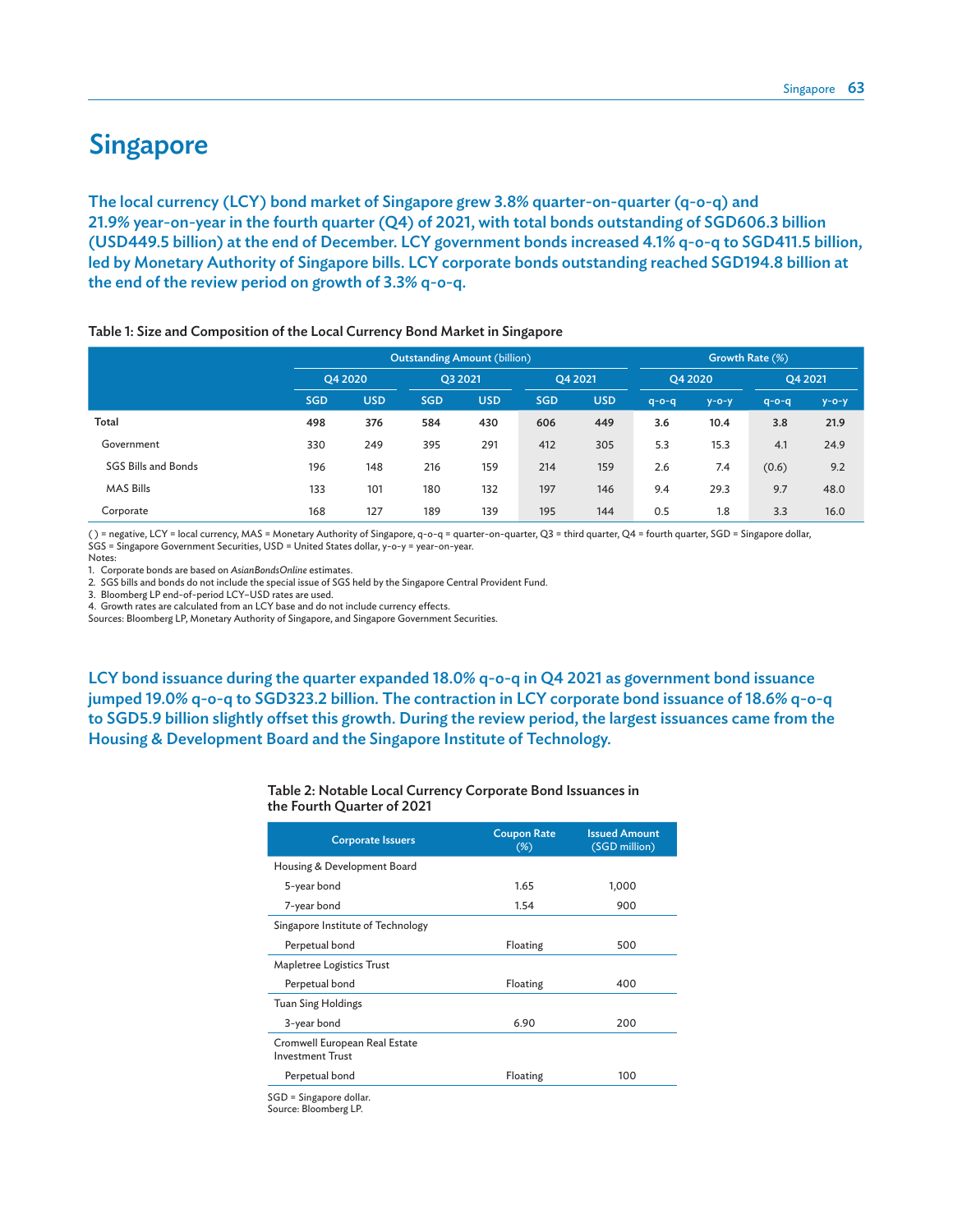### The top 30 issuers of corporate bonds at the end of December had combined LCY corporate bonds outstanding of SGD106.8 billion, or 54.8% of the total LCY corporate bond stock. The government-owned Housing & Development Board topped all issuers in terms of outstanding corporate bonds at the end 2021, while the real estate sector topped all sectors.

|     |                                          | <b>Outstanding Amount</b>         |                                   |                    | <b>Listed</b> |                               |
|-----|------------------------------------------|-----------------------------------|-----------------------------------|--------------------|---------------|-------------------------------|
|     | <b>Issuers</b>                           | <b>LCY Bonds</b><br>(SGD billion) | <b>LCY Bonds</b><br>(USD billion) | <b>State-Owned</b> | Company       | <b>Type of Industry</b>       |
| 1.  | Housing & Development Board              | 25.9                              | 19.2                              | Yes                | No            | <b>Real Estate</b>            |
| 2.  | Singapore Airlines                       | 14.7                              | 10.9                              | Yes                | Yes           | Transportation                |
| 3.  | <b>Land Transport Authority</b>          | 9.5                               | 7.0                               | Yes                | <b>No</b>     | Transportation                |
| 4.  | CapitaLand                               | 5.6                               | 4.1                               | Yes                | Yes           | <b>Real Estate</b>            |
| 5.  | <b>Temasek Financial</b>                 | 5.1                               | 3.8                               | Yes                | <b>No</b>     | Finance                       |
| 6.  | United Overseas Bank                     | 4.0                               | 3.0                               | No                 | Yes           | <b>Banking</b>                |
| 7.  | <b>Frasers Property</b>                  | 3.8                               | 2.8                               | <b>No</b>          | Yes           | <b>Real Estate</b>            |
| 8.  | Sembcorp Industries                      | 3.8                               | 2.8                               | <b>No</b>          | Yes           | Diversified                   |
| 9.  | <b>Mapletree Treasury Services</b>       | 3.3                               | 2.4                               | No                 | No            | Finance                       |
| 10. | DBS Bank                                 | 2.9                               | 2.1                               | No                 | Yes           | <b>Banking</b>                |
| 11. | Keppel Corporation                       | 2.6                               | 1.9                               | No                 | Yes           | Diversified                   |
| 12. | <b>City Developments Limited</b>         | 2.1                               | 1.5                               | No                 | Yes           | <b>Real Estate</b>            |
| 13. | CapitaLand Mall Trust                    | 2.0                               | 1.5                               | No                 | <b>No</b>     | Finance                       |
| 14. | Olam International                       | 2.0                               | 1.5                               | No                 | Yes           | Consumer Goods                |
| 15. | Oversea-Chinese Banking Corporation      | 1.7                               | 1.3                               | No                 | Yes           | <b>Banking</b>                |
| 16. | Singapore Technologies Telemedia         | 1.7                               | 1.2                               | Yes                | <b>No</b>     | <b>Utilities</b>              |
| 17. | National Environment Agency              | 1.7                               | 1.2                               | Yes                | <b>No</b>     | <b>Environmental Services</b> |
| 18. | Shangri-La Hotel                         | 1.5                               | 1.1                               | No                 | Yes           | <b>Real Estate</b>            |
| 19. | Ascendas Real Estate Investment Trust    | 1.5                               | 1.1                               | No                 | Yes           | Finance                       |
| 20. | NTUC Income                              | 1.4                               | 1.0                               | No                 | <b>No</b>     | Finance                       |
| 21. | <b>GuocoLand Limited IHT</b>             | 1.4                               | 1.0                               | No                 | <b>No</b>     | <b>Real Estate</b>            |
| 22. | Singtel Group Treasury                   | 1.3                               | 0.9                               | No                 | <b>No</b>     | Finance                       |
| 23. | Suntec Real Estate Investment Trust      | 1.2                               | 0.9                               | No                 | Yes           | <b>Real Estate</b>            |
| 24. | <b>Public Utilities Board</b>            | 1.0                               | 0.7                               | Yes                | <b>No</b>     | <b>Utilities</b>              |
| 25. | <b>Ascott Residence</b>                  | 1.0                               | 0.7                               | No                 | Yes           | <b>Real Estate</b>            |
| 26. | Singapore Press Holdings                 | 1.0                               | 0.7                               | No                 | Yes           | Communications                |
| 27. | Keppel Real Estate Investment Trust      | 0.9                               | 0.7                               | No                 | <b>No</b>     | <b>Real Estate</b>            |
| 28. | StarHub                                  | 0.9                               | 0.7                               | No                 | Yes           | Diversified                   |
| 29. | Keppel Land International                | 0.9                               | 0.7                               | No                 | <b>No</b>     | <b>Real Estate</b>            |
| 30. | Hyflux                                   | 0.9                               | 0.7                               | <b>No</b>          | Yes           | <b>Utilities</b>              |
|     | Total Top 30 LCY Corporate Issuers       | 106.8                             | 79.2                              |                    |               |                               |
|     | <b>Total LCY Corporate Bonds</b>         | 194.8                             | 144.4                             |                    |               |                               |
|     | Top 30 as % of Total LCY Corporate Bonds | 54.8%                             | 54.8%                             |                    |               |                               |

#### Table 3: Top 30 Issuers of Local Currency Corporate Bonds in Singapore

LCY = local currency, SGD = Singapore dollar, USD = United States dollar.

Notes:

1. Data as of 31 December 2021.

2. State-owned firms are defined as those in which the government has more than a 50% ownership stake.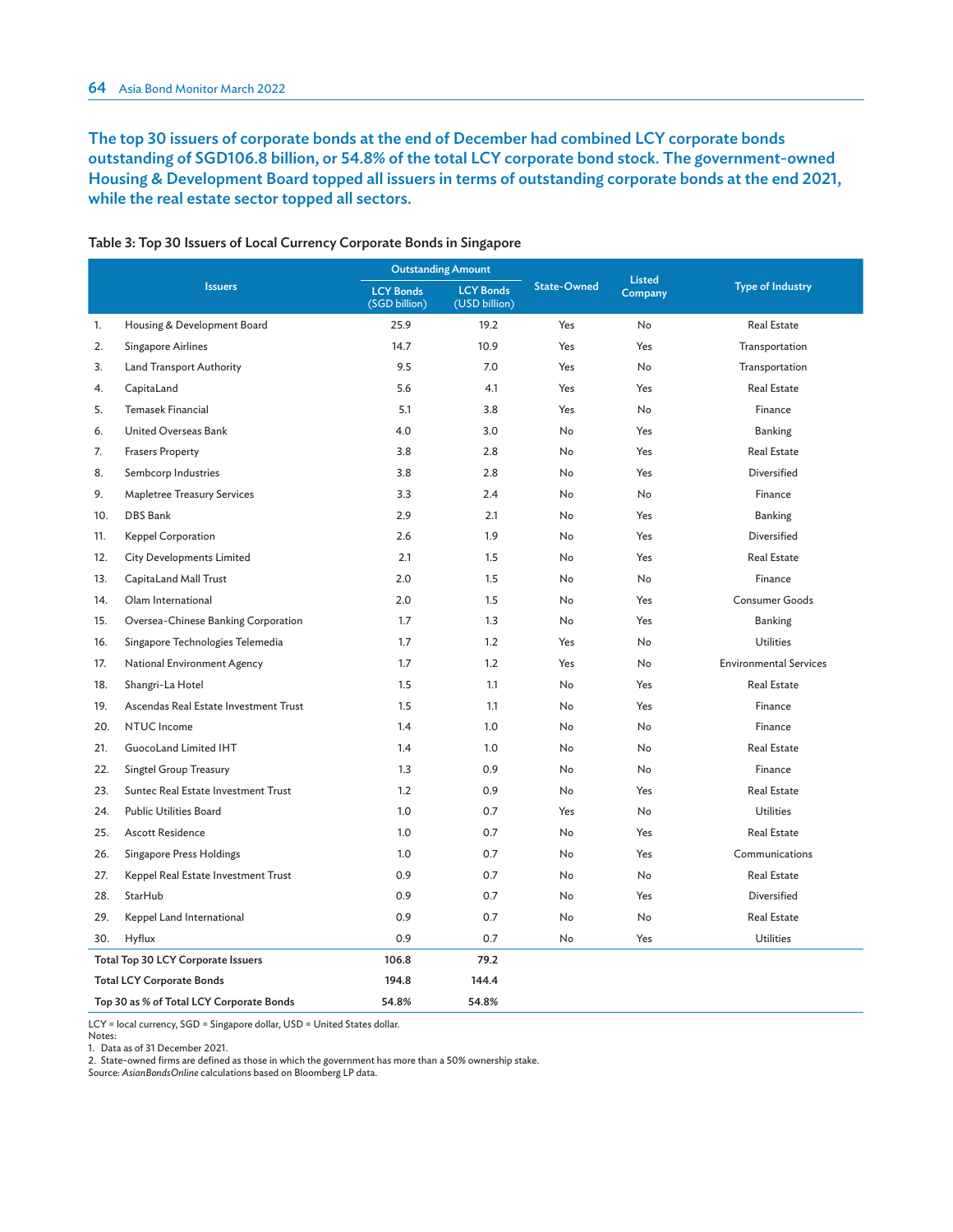# Thailand

Total local currency (LCY) bonds outstanding in Thailand amounted to THB14.7 trillion (USD443.5 billion) at the end of the fourth quarter (Q4) of 2021. Overall growth eased to 1.1% quarter-on-quarter (q-o-q) in Q4 2021 from 2.5% q-o-q in the third (Q3) quarter, driven by weaker growth in both the government and corporate bond segments. Government bonds outstanding rose 1.6% q-o-q in Q4 2021, down from 2.2% q-o-q in the previous quarter. The corporate bond segment posted marginal growth of 0.01% in Q4 2021 versus 3.4% q-o-q in Q3 2021.

#### Table 1: Size and Composition of the Local Currency Bond Market in Thailand

|                                        |            |            | <b>Outstanding Amount (billion)</b> | Growth Rate (%) |            |            |             |             |             |             |
|----------------------------------------|------------|------------|-------------------------------------|-----------------|------------|------------|-------------|-------------|-------------|-------------|
|                                        | O4 2020    |            | O3 2021                             |                 | O4 2021    |            | O4 2020     |             | O4 2021     |             |
|                                        | <b>THB</b> | <b>USD</b> | THB                                 | <b>USD</b>      | <b>THB</b> | <b>USD</b> | $q - o - q$ | $y - o - y$ | $q - o - q$ | $y - o - y$ |
| Total                                  | 13.923     | 465        | 14.563                              | 432             | 14.728     | 443        | (0.7)       | 5.2         | 1.1         | 5.8         |
| Government                             | 10.232     | 342        | 10,552                              | 313             | 10,716     | 323        | (0.3)       | 8.3         | 1.6         | 4.7         |
| Government Bonds and Treasury Bills    | 6.020      | 201        | 6,683                               | 198             | 6,883      | 207        | 5.0         | 21.9        | 3.0         | 14.3        |
| Central Bank Bonds                     | 3.365      | 112        | 2.926                               | 87              | 2,898      | 87         | (9.1)       | (9.5)       | (1.0)       | (13.9)      |
| State-Owned Enterprise and Other Bonds | 846        | 28         | 943                                 | 28              | 936        | 28         | 2.8         | 6.7         | (0.7)       | 10.6        |
| Corporate                              | 3,692      | 123        | 4.011                               | 119             | 4.011      | 121        | (1.8)       | (2.5)       | 0.01        | 8.6         |

( ) = negative, LCY = local currency, q-o-q = quarter-on-quarter, Q3 = third quarter, Q4 = fourth quarter, THB = Thai baht, USD = United States dollar, y-o-y = year-on-year. Notes:

1. Bloomberg end-of-period LCY–USD rates are used.

2. Growth rates are calculated from an LCY base and do not include currency effects.

Source: Bank of Thailand.

New issuance of corporate bonds totaled THB366.7 billion in Q4 2021, down from THB470.5 billion in Q3 2021. The contraction in issuance deepened, accelerating to 22.1% q-o-q in Q4 2021 from 1.4% q-o-q in the previous quarter, as uncertainties brought about by the prolonged pandemic continued to dampen investor confidence. True Corporation led all issuers of new corporate debt during the quarter, with its total issuance reaching THB30.0 billion.

#### Table 2: Notable Local Currency Corporate Bond Issuances in the Fourth Quarter of 2021

| <b>Corporate Issuers</b> | <b>Coupon Rate</b><br>$(\%)$ | <b>Issued Amount</b><br>(THB billion) | <b>Corporate Issuers</b>    | <b>Coupon Rate</b><br>$(\%)$ | <b>Issued Amount</b><br>(THB billion) |
|--------------------------|------------------------------|---------------------------------------|-----------------------------|------------------------------|---------------------------------------|
| <b>True Corporation</b>  |                              |                                       | Bangkok Mass Transit System |                              |                                       |
| 1.2-year bond            | 0.00                         | 2.0                                   | 3-year bond                 | 2.00                         | 2.0                                   |
| 1.3-year bond            | 0.00                         | 3.0                                   | 5-year bond                 | 2.70                         | 1.5                                   |
| 1.4-year bond            | 0.00                         | 1.0                                   | 7-year bond                 | 3.12                         | 2.5                                   |
| 2-year bond              | 2.75                         | 1.5                                   | 10-year bond                | 3.66                         | 4.2                                   |
| 3-year bond              | 3.20                         | 6.2                                   | Indorama Ventures           |                              |                                       |
| 4-year bond              | 3.60                         | 4.2                                   | 5-year bond                 | 2.48                         | 3.0                                   |
| 5-year bond              | 4.05                         | 4.9                                   | 7-year bond                 | 3.00                         | 2.0                                   |
| 7-year bond              | 4.60                         | 7.2                                   | 10.5-year bond              | 3.60                         | 5.0                                   |
| Siam Cement              |                              |                                       | <b>CPALL</b>                |                              |                                       |
| 4-year bond              | 2.65                         | 25.0                                  | Perpetual bond              | 4.60                         | 10.0                                  |
| Ayudhya Capital          |                              |                                       |                             |                              |                                       |
| 2-year bond              | 1.13                         | 1.3                                   |                             |                              |                                       |
| 10-year bond             | 3.00                         | 10.0                                  |                             |                              |                                       |
| $THB = Thai baht.$       |                              |                                       |                             |                              |                                       |

Source: Bloomberg LP.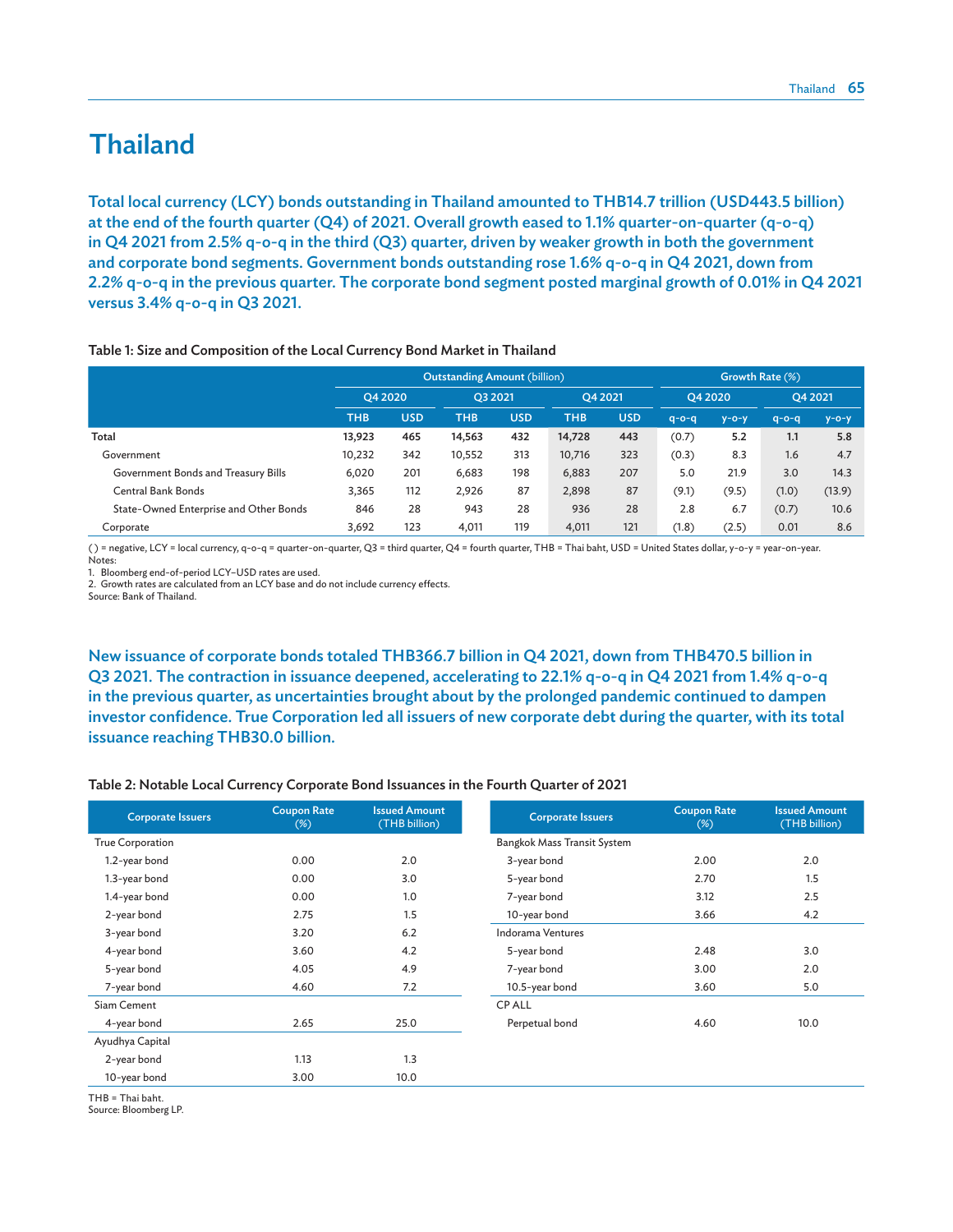The aggregate LCY bonds outstanding of the top 30 corporate issuers in Thailand amounted to THB2,358.8 billion at the end of Q4 2021, comprising a 58.8% share of the total LCY corporate bond market. CP ALL was the top issuer, with total outstanding LCY bonds of THB252.5 billion at the end of December. Food and beverage firms held the largest share of outstanding corporate bonds among all sectors, amounting to a combined THB383.3 billion.

| <b>Issuers</b>                           |                                     | <b>Outstanding Amount</b>         |                                   |             |                       |                               |  |
|------------------------------------------|-------------------------------------|-----------------------------------|-----------------------------------|-------------|-----------------------|-------------------------------|--|
|                                          |                                     | <b>LCY Bonds</b><br>(THB billion) | <b>LCY Bonds</b><br>(USD billion) | State-Owned | <b>Listed Company</b> | <b>Type of Industry</b>       |  |
| 1.                                       | <b>CPALL</b>                        | 252.5                             | 7.6                               | No          | Yes                   | Commerce                      |  |
| 2.                                       | Thai Beverage                       | 173.1                             | 5.2                               | No          | No                    | Food and Beverage             |  |
| 3.                                       | Siam Cement                         | 165.0                             | 5.0                               | Yes         | Yes                   | <b>Construction Material</b>  |  |
| 4.                                       | <b>True Corporation</b>             | 160.9                             | 4.8                               | No          | No                    | Communications                |  |
| 5.                                       | Charoen Pokphand Foods              | 131.2                             | 4.0                               | No          | Yes                   | Food and Beverage             |  |
| 6.                                       | PTT                                 | 124.4                             | 3.7                               | Yes         | Yes                   | <b>Energy and Utilities</b>   |  |
| 7.                                       | Berli Jucker                        | 109.6                             | 3.3                               | No          | Yes                   | Commerce                      |  |
| 8.                                       | Bank of Ayudhya                     | 97.8                              | 2.9                               | No          | Yes                   | Banking                       |  |
| 9.                                       | True Move H Universal Communication | 88.1                              | 2.7                               | No          | No                    | Communication                 |  |
| 10.                                      | <b>CPF Thailand</b>                 | 79.1                              | 2.4                               | No          | No                    | Food and Beverage             |  |
| 11.                                      | <b>Indorama Ventures</b>            | 73.0                              | 2.2                               | No          | Yes                   | Petrochemicals and Chemicals  |  |
| 12.                                      | Minor International                 | 67.8                              | 2.0                               | No          | Yes                   | Hospitality and Leisure       |  |
| 13.                                      | Toyota Leasing Thailand             | 67.6                              | 2.0                               | No          | No                    | <b>Finance and Securities</b> |  |
| 14.                                      | Bangkok Commercial Asset Management | 62.2                              | 1.9                               | No          | Yes                   | <b>Finance and Securities</b> |  |
| 15.                                      | Banpu                               | 61.3                              | 1.8                               | No          | Yes                   | <b>Energy and Utilities</b>   |  |
| 16.                                      | <b>Frasers Property Thailand</b>    | 49.3                              | 1.5                               | No          | Yes                   | Property and Construction     |  |
| 17.                                      | <b>TPI Polene</b>                   | 47.5                              | 1.4                               | No          | Yes                   | Property and Construction     |  |
| 18.                                      | <b>Gulf Energy Development</b>      | 47.5                              | 1.4                               | No          | Yes                   | <b>Energy and Utilities</b>   |  |
| 19.                                      | Muangthai Capital                   | 47.2                              | 1.4                               | No          | Yes                   | <b>Finance and Securities</b> |  |
| 20.                                      | <b>BTS Group Holdings</b>           | 45.1                              | 1.4                               | No          | Yes                   | Diversified                   |  |
| 21.                                      | Krungthai Card                      | 44.5                              | 1.3                               | Yes         | Yes                   | Banking                       |  |
| 22.                                      | Krung Thai Bank                     | 44.0                              | 1.3                               | Yes         | Yes                   | <b>Banking</b>                |  |
| 23.                                      | dtac TriNet                         | 43.5                              | 1.3                               | No          | Yes                   | Communications                |  |
| 24.                                      | Global Power Synergy                | 41.5                              | 1.2                               | <b>No</b>   | Yes                   | <b>Energy and Utilies</b>     |  |
| 25.                                      | Bangchak                            | 40.5                              | 1.2                               | No          | Yes                   | <b>Energy and Utilities</b>   |  |
| 26.                                      | Bangkok Expressway & Metro          | 40.1                              | 1.2                               | No          | Yes                   | Transportation and Logistics  |  |
| 27.                                      | <b>ICBC Thai Leasing</b>            | 39.0                              | 1.2                               | No          | No                    | <b>Finance and Securities</b> |  |
| 28.                                      | Sansiri                             | 38.8                              | 1.2                               | No          | Yes                   | Property and Construction     |  |
| 29.                                      | Land & Houses                       | 38.6                              | 1.2                               | No          | Yes                   | Property and Construction     |  |
| 30.                                      | CH Karnchang                        | 38.4                              | 1.2                               | No          | Yes                   | Property and Construction     |  |
| Total Top 30 LCY Corporate Issuers       |                                     | 2,358.8                           | 71.0                              |             |                       |                               |  |
| <b>Total LCY Corporate Bonds</b>         |                                     | 4,011.2                           | 120.8                             |             |                       |                               |  |
| Top 30 as % of Total LCY Corporate Bonds |                                     | 58.8%                             | 58.8%                             |             |                       |                               |  |

#### Table 3: Top 30 Issuers of Local Currency Corporate Bonds in Thailand

LCY = local currency, THB = Thai baht, USD = United States dollar.

Notes:

1. Data as of 31 December 2021.

2. State-owned firms are defined as those in which the government has more than a 50% ownership stake.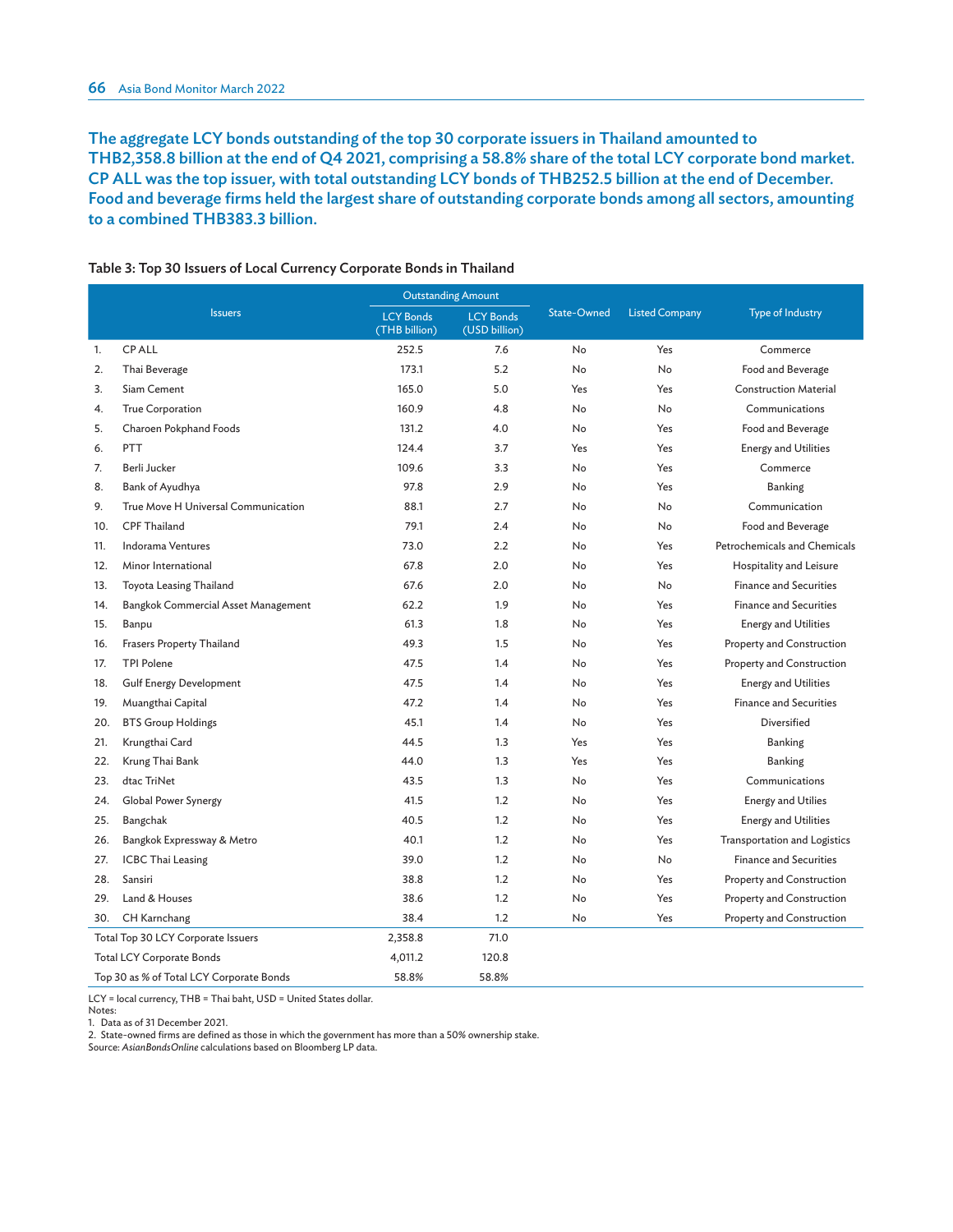# Viet Nam

Viet Nam's local currency (LCY) bond market grew 9.8% quarter-on-quarter (q-o-q) to reach VND2,089.1 trillion (USD91.5 billion) at the end of December. On an annual basis, the market expanded 25.5%. The quarterly growth was driven by both government and corporate bonds, with outstanding bonds in these segments increasing 5.3% q-o-q and 22.7% q-o-q, respectively, which in both cases was a faster growth rate than in the previous quarter. Outstanding government bonds and corporate bonds comprised 71.3% and 28.7% of the LCY bond market, respectively, at the end of December 2021.

|                                        |            | <b>Outstanding Amount (billion)</b> |            |            |              | Growth Rate (%) |                 |             |             |             |
|----------------------------------------|------------|-------------------------------------|------------|------------|--------------|-----------------|-----------------|-------------|-------------|-------------|
|                                        | O4 2020    |                                     | O3 2021    |            | O4 2021      |                 | O4 2020         |             | O4 2021     |             |
|                                        | <b>VND</b> | <b>USD</b>                          | <b>VND</b> | <b>USD</b> | <b>VND</b>   | <b>USD</b>      | $q - o - q$     | $y - o - y$ | $q - o - q$ | $y - o - y$ |
| Total                                  | 1,664,554  | 72                                  | 1,903,088  | 84         | 2,089,053    | 92              | 8.1             | 31.4        | 9.8         | 25.5        |
| Government                             | 1,379,079  | 60                                  | 1,414,481  | 62         | 1,489,606    | 65              | 7.0             | 18.7        | 5.3         | 8.0         |
| <b>Treasury Bonds</b>                  | 1,227,742  | 53                                  | 1,276,988  | 56         | 1,349,811    | 59              | 6.8             | 22.8        | 5.7         | 9.9         |
| <b>Central Bank Bonds</b>              | 0          | 0                                   | 0          | 0          | $\mathbf{O}$ | 0               | $\qquad \qquad$ | -           |             |             |
| State-Owned<br><b>Enterprise Bonds</b> | 151,337    |                                     | 137,494    | 6          | 139,796      | 6               | 8.1             | (6.8)       | 1.7         | (7.6)       |
| Corporate                              | 285,475    | 12                                  | 488,607    | 21         | 599,446      | 26              | 13.9            | 172.4       | 22.7        | 110.0       |

Table 1: Size and Composition of the Local Currency Bond Market in Viet Nam

( ) = negative, – = not applicable, LCY = local currency, q-o-q = quarter-on-quarter, Q3 = third quarter, Q4 = fourth quarter, USD = United States dollar, VND = Vietnamese dong, y-o-y = year-on-year.

,<br>Notes:

1. Bloomberg LP end-of-period LCY–USD rates are used.

2. Growth rates are calculated from an LCY base and do not include currency effects.

Sources: Bloomberg LP and Vietnam Bond Market Association.

Corporate bond issuance in Viet Nam jumped 30.8% q-o-q in the fourth quarter (Q4) of 2021 to VND123.4 trillion as more firms turned to the bond market to raise funds. The table below lists notable bond sales during the quarter, led by Thai Son-Long An JSC with a single VND4.6 trillion issuance. The largest debt issuers in Q4 2021 were mainly from the property sector.

| Table 2: Local Currency Corporate Bond Issuances in the |  |  |
|---------------------------------------------------------|--|--|
| Fourth Quarter of 2021                                  |  |  |

| <b>Corporate Issuer</b>                                        | <b>Coupon Rate</b><br>$(\%)$ | <b>Issued Amount</b><br>(VND billion) |
|----------------------------------------------------------------|------------------------------|---------------------------------------|
| Thai Son - Long An JSC                                         |                              |                                       |
| 8-year bond                                                    | Variable coupon              | 4,600                                 |
| Osaka Garden Corporation                                       |                              |                                       |
| 2-year bond                                                    | Variable coupon              | 4,300                                 |
| Sunvalley Invest JSC                                           |                              |                                       |
| 4-year bond                                                    |                              | 3,560                                 |
| Bach Hung Vuong JSC                                            |                              |                                       |
| 1-year bond                                                    |                              | 2,980                                 |
| <b>Wealth Power JSC</b>                                        |                              |                                       |
| 1-year bond                                                    |                              | 2,880                                 |
| S-Vin Real Estate JSC                                          |                              |                                       |
| 3-year bond                                                    | Variable coupon              | 2,500                                 |
| Vietnam Prosperity Joint Stock<br>Commercial Bank <sup>a</sup> |                              |                                       |
| 3-year bond                                                    | 2.40                         | 2,500                                 |
| 3-year bond                                                    | 2.40                         | 2,500                                 |

– = not available, JSC = Joint Stock Corporation, VND = Vietnamese dong.

<sup>a</sup> Multiple issuance of the same tenor indicates issuance on different dates.

Source: Vietnam Bond Market Association.